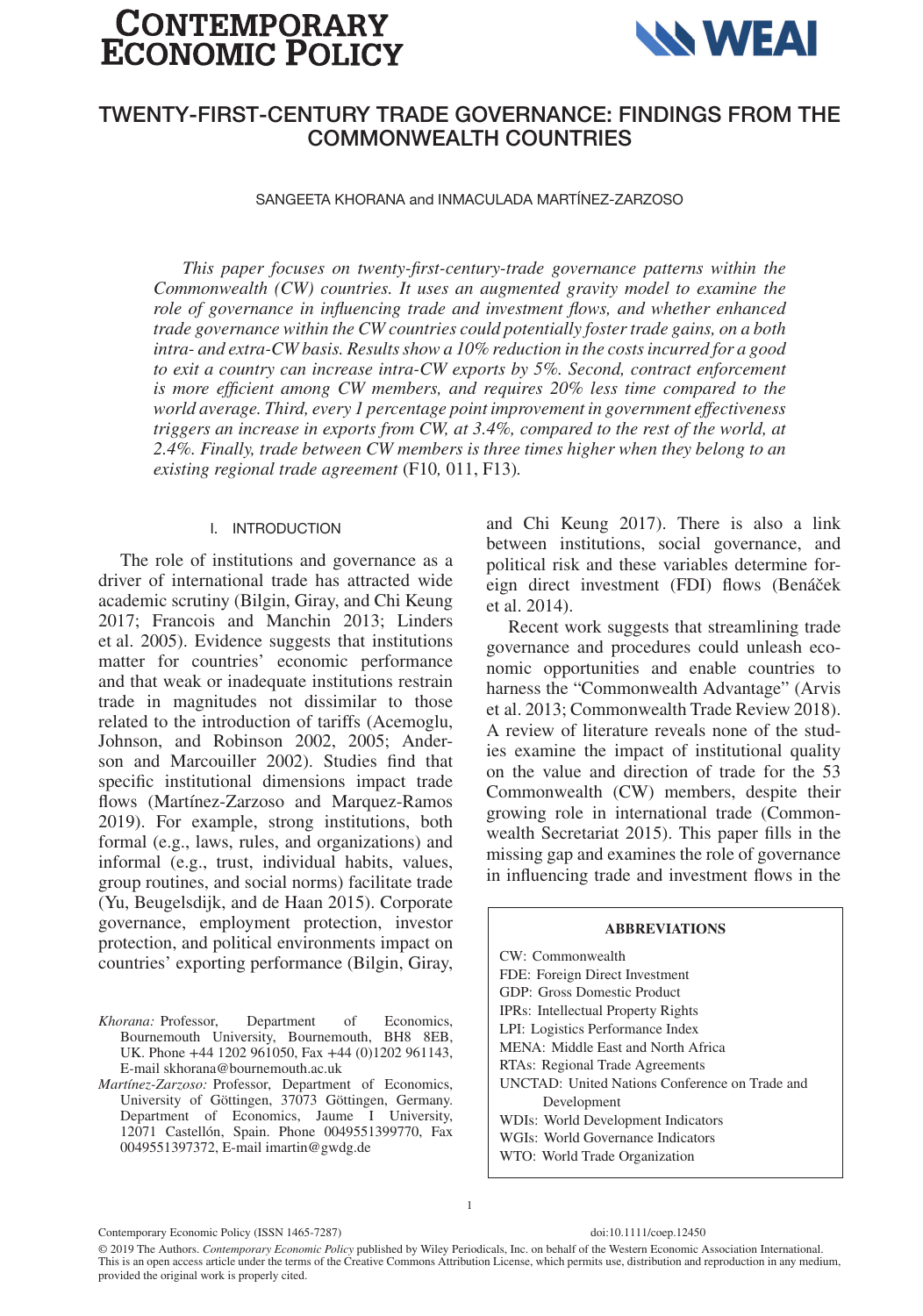CW. It explores whether enhanced trade governance within the CW countries could potentially foster trade gains, on a both intra- and extra-CW basis. The specific research questions this paper focuses on are: first, what is the distinction between the "trade governance" and "good governance" agendas? Second, what indicators exist for measuring trade governance and how its use can foster trade gains for the CW countries? Third, what policies can promote trade governance and enhance the CW Advantage—that is, higher intra-CW trade and investment and lower trade costs.

This paper uses an augmented gravity model of trade to examine whether an improvement in trade governance indicators lead to higher exports from and between CW countries. We also examine the relationship between CW countries' exports and FDI, intellectual property rights (IPRs) and logistics performance indicators. Given "defining institutions is notoriously difficult and the current literature on the topic does not agree on a common definition" (Rodríguez-Pose 2013), we draw on data from the World Governance Indicators (WGIs) elaborated by the World Bank (Kaufmann et al., 2010), the Logistics Performance Index (LPI) and Doing Business from the World Bank. We also use FDI flows data from the United Nations Conference on Trade and Development (UNCTAD), and IPR payments and receipts from the World Bank World Development Indicators (WDIs).

The contributions of our paper to the related literature are twofold. First, to the best of our knowledge, this is the first paper that empirically investigates effects of traditional gravity, institutional, and political quality variables as factors determining the drivers of bilateral trade flows between the 53 CW countries. Second, the gravity model of trade estimates both intra-CW trade flows and CW exports to all destinations. The methodology enables us to identify interconnections between trade and trade governance while dealing with identification issues by using panel data.

Results provide evidence of a positive correlation between CW countries' exports and foreign direct investment flows, IPRs and trade facilitation variables. Main findings include: first, contract enforcement is more efficient among CW members, in general, and requires 20% less time compared to the world average. Second, a 10% reduction in the costs incurred for a good to exit a country can increase intra-CW exports by 5%. Third, every 1 percentage point improvement in government effectiveness triggers a greater increase in exports from CW traders, at 3.4%, compared to the rest of the world, at 2.4%. Finally, trade between CW members is more than three times higher when they belong to an existing regional trade agreement (RTA), highlighting the importance of effective regional integration for boosting the CW advantage.

The paper is organized as follows: Section II contextualizes trade governance, and examines existing literature to understand the role of trade governance within the context of CW countries. Section III presents the augmented gravity modeling framework used to examine the role of trade governance on export flows. Section IV presents the results on whether enhanced trade governance within the CW countries could foster gains, and how this can improve understanding of the "Commonwealth Advantage." Section V concludes and suggests recommendations to enhance intra-CW trade.

#### II. TRADE GOVERNANCE: LITERATURE REVIEW

Governance is a broad concept that has gained significance in the world trading landscape (Khorana, McGuire, and Perdikis 2014). It comprises the mechanisms, processes, and institutions through which decisions are made and authority in a country is exercised. The important elements of governance include: the political institutions of a society (the process of government selection), state capacity (capacity of the government to implement policies), and regulation of economic institutions (the formal state institutions that enact and enforce the laws) (Kaufmann, Kraay, and Mastruzzi 2005).

Sharma (2010) defines "trade governance" as "consisting of institutions and organisational structures that determine the formulation and enforcement of rules and the associated negotiations over policies." Literature highlights two major forms of trade governance: regional and global (Li 2003; Sharma 2010, 2013). Studies suggest that global trade governance, as embodied in the erstwhile General Agreement on Tariffs and Trade and the present World Trade Organization (WTO), is characterized as a rule-based system (Bagwell and Staiger 1999, 2002; Jackson 1989; Keohane 1984; Khorana, McGuire, and Perdikis 2014; Mayer 1981). At the regional level, the evolution of trade governance under RTAs changed the focus of trade governance from traditional reduction of tariffs to broadbased commitments, and this approach addresses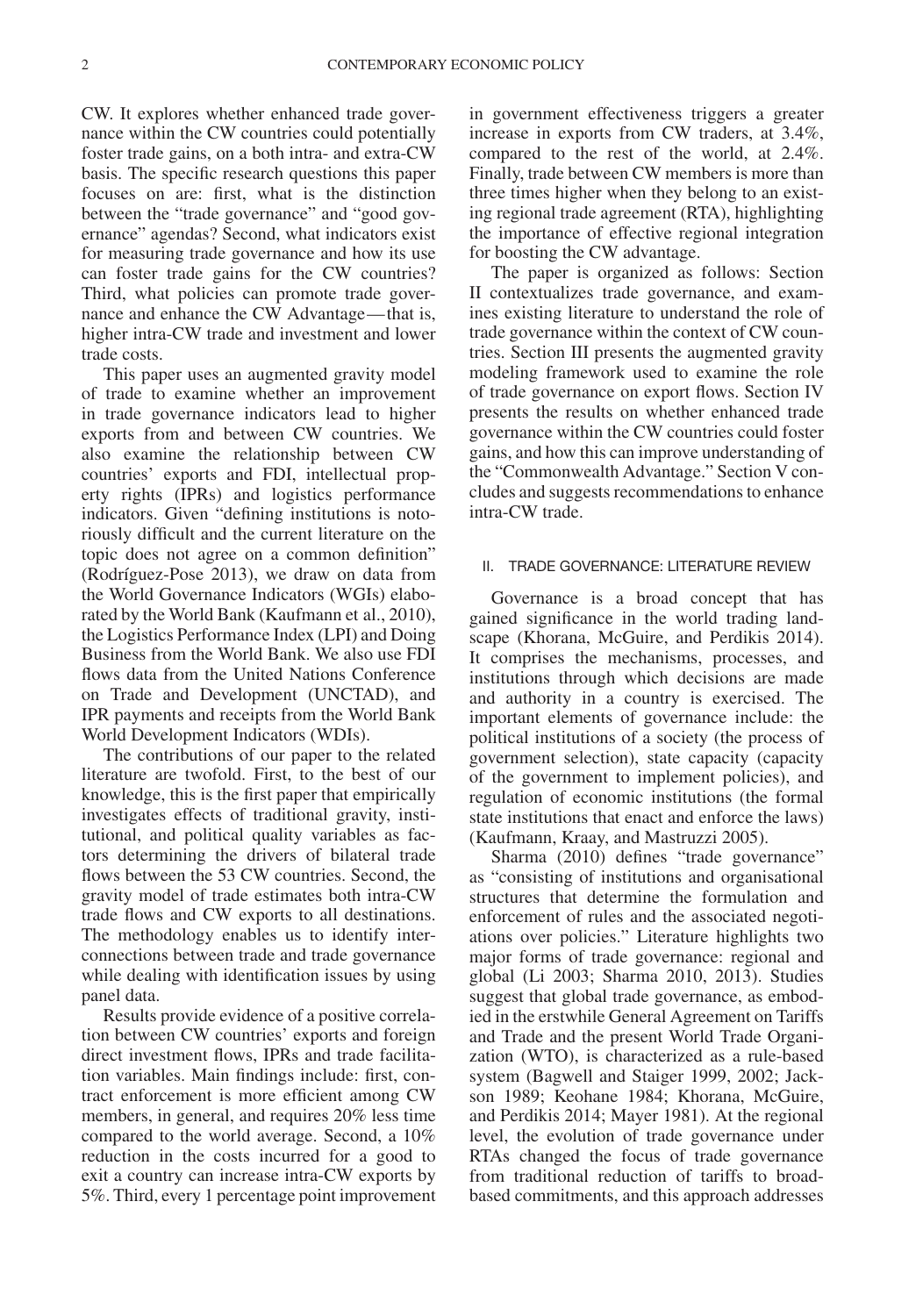the quality of institutions and promotes participatory approaches. The emphasis in this form of trade governance includes deep commitments on investment, procurement, competition policy, and IPR issues characterized by participatory and consensus-oriented accountability and transparency. The difference between global and regional trade governance is fundamental in that the former is largely rules-based, whereas the latter can be characterized as relationship-based that provides for a degree of flexibility in the incorporation of rules (Sharma 2010).

Literature examines a number of trade governance indicators. Hamanaka, Tafgar, and Ico (2015) construct an indicator of trade governance (proxied by quality of trade statistics at the twodigit level) for 159 countries and global rankings with G-20 economies. The study concludes that trade governance is influenced by "factors outside the confines of trade governance issues," which include the efficiency and soundness of government policy, especially customs. Others (see Behar 2010; Brewer, Choi, and Walker 2007; Langbein and Knack 2010) use the LPIs and WGIs to examine and test the level of consistency among indicators. While some report a positive relationship between trade openness and corruption, others focus on country-specific studies to test the significance of experience-based corruption in explaining corruption indices (Kurtz and Schrank 2007; Razafindrakoto and Roubaud 2005; Treisman 2007).

There is mixed evidence on the relationship between governance indicators and economic performance, and how this affects countries' economic performance. But none of the existing studies examine the relationship between governance indicators and trade from the perspective of CW countries. Results show that the relationship with development varies across the dimensions of governance and the stage of a country's development. Studies broadly examine the connections between governance, economic growth, and inequality (Zhuang, de Dios, and Lagman-Martin 2010) and report a positive and robust relationship between democratic governance variables, economic growth, and income levels (Gerring et al. 2005; Persson and Tabellini 2006). Han, Khan, and Zhuang (2014) find a positive relationship such that government effectiveness, political stability, control of corruption, and regulatory quality have a significantly greater impact on growth performance compared with voice and accountability and rule of law. This study reports that governance matters for development, and that better governance correlates with faster growth and higher income levels. Al-Marhubi (2004) investigates the determinants of governance and reports that countries with a history of Western European influence and with British common law origins have better governance.

Studies highlight that the quality of institutions is a necessary condition and an important determinant of effective trade governance (Aron 2000) but this neither refers to nor applies to the CW countries. Busse et al. (2007) use trade governance indicators and report that the quality of institutions is an important determinant of economic growth and income levels. Busse et al. identify three channels that contribute to positive linkages between trade and institutions, and suggest that trade influences institutions from a governance perspective. Busse and Hefeker (2007) examine the effect of governance indicators on FDI, and show that government stability, absence of internal and external conflicts, low presence of corruption and ethnic tensions, law and order, democratic accountability of the government, and high quality of the bureaucracy are highly significant determinants of FDI inflows.

The academic debate has focused on the effectiveness of governance and regional trade (see Bagwell and Staiger 2002; Cooley and Spruyt 2009; Sharma 2010). Studies report that the regional governance mode, if designed in accordance with membership characteristics and priorities, is likely to facilitate the exploitation of key advantages of trade governance systems, though these do not explicitly touch on the CW group of countries. Sharma (2013) concludes that regional trade governance leads to innovation of rules and other governance mechanisms, and negotiations generally involve a wider set of issues that are important to negotiating partners, which allows for more effective discussion and enforcement of resulting agreements.

More recently, Berden, Bergstrand, and Etten (2014) used WGIs to estimate the effects of governance on trade and FDI using a state-of-the-art gravity model. Their data is restricted to 1997 to 2004 and includes 28 OECD countries as source countries and 124 potential destination countries. They find voice and accountability in the importing countries is negatively related to exports, but there exists a positive and statistically significant effect for the other five WGI variables individually. In a similar setting, Martínez-Zarzoso and Marquez-Ramos (2019) focus on the Middle East and North Africa (MENA) countries and compare the effects with other regions in the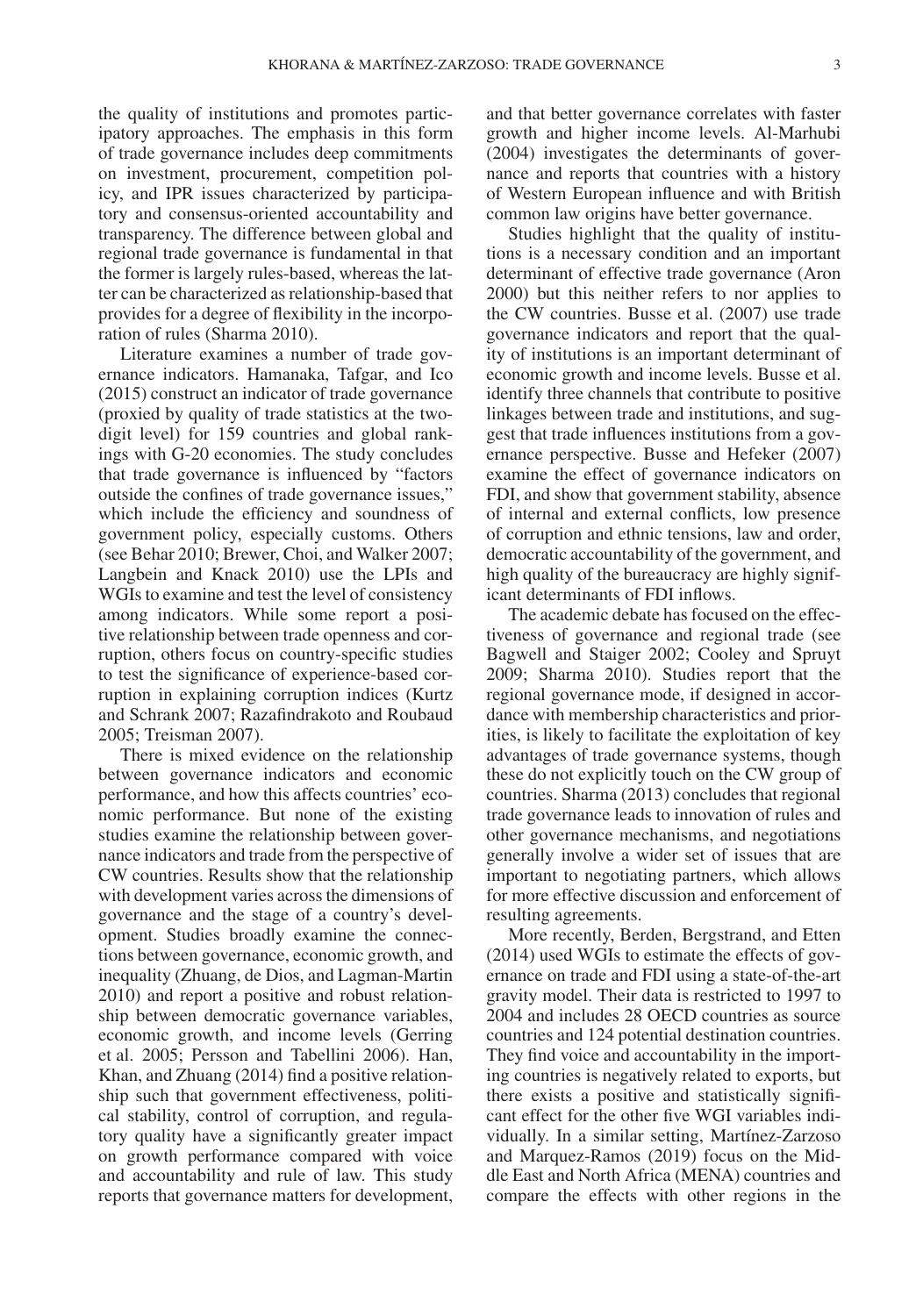world economy. The main results show that each of the six governance indicators in the exporting and the importing countries considered has a positive effect on bilateral trade. However, the results for MENA exporters differ slightly. Governance in the importing countries seems to be less relevant for MENA exporters than for other exporters. Increasing country-pair similarity in governance indicators—in terms of the levels of regulatory quality and the rule of law in the exporting and importing countries— favors the exports of MENA countries. Meanwhile, similarities in voice and accountability also foster exports for the average exporter, but it does not seem relevant for MENA exporters.

# III. TRADE GOVERNANCE INDICATORS: DATA AND METHODOLOGY

The indicators employed are from the WGIs, the LPI and Doing Business obtained from the World Bank database, complemented with FDI information from UNCTAD and IPR payments and receipts from the WDI.

# *A. Indicators*

*World Governance Indicators.* The WGIs, constructed by Kaufmann, Kraay, and Mastruzzi (2005) for the World Bank, are normalized onto a 0–100 scale (as in Berden, Bergstrand, and Etten 2014 and Martínez-Zarzoso and Marquez-Ramos 2019). The six aggregate indicators are based on 31 data sources that report the perceptions of survey respondents and assessments worldwide. Each indicator (below) represents a different dimension of governance:

1. *Voice and accountability* measures the extent to which a country's citizens are able to participate in selecting their government, as well as the freedoms of expression, association, and the media. This variable best captures most individuals' notions of how a democratic institution fosters voice and accountability.

2. *Political stability* measures the perceptions of the likelihood that a government will not be destabilized or overthrown by unconstitutional or violent means.

3. *Government effectiveness* measures the quality of public services, the civil service (and its degree of independence), the policy formation, and implementation process and the overall commitment to implementing policies.

4. *Regulatory quality* indicates the ability of the government to formulate and implement sound policies and regulations that permit and promote private sector development.

5. *Rule of law* measures the extent to which agents have confidence in and abide by the rules of society, with particular emphasis on the quality of contract enforcement, the police, and the courts.

6. *Control of corruption* measures the extent to which public power is not exercised for private gain, including both petty and grand forms of corruption as well as the extent of "capture" by elites and private interests.

Relevant literature substantiates that institutions and exports can directly affect the willingness of agents to trade abroad and impact on economic variables that may in turn affect the propensity of agents to trade (Méon and Sekkat 2004; Nunn and Trefler 2014). This suggests that, on one hand, an improvement in the governance indicators of CW countries may increase exports and lead to a facilitative business environment, thereby facilitating trade and the "Commonwealth Advantage." On the other hand, an improvement in governance indicators may affect countries' comparative and competitive advantage, as well as existing trade relationships, with an ambiguous effect on exports. Within this context, this paper tests whether improved governance indicators result in an increase in exports from and between the CW countries.

*Foreign Direct Investment.* The literature provides ample evidence on the trade and FDI (outward and inward) relationship. Studies reporting on the FDI–trade nexus suggest that foreigninvested firms import intermediate inputs for final production in the host country and export finished goods back to the FDI home country or to third-country markets (Cuyvers et al. 2008; Wei and Liu 2001). Using bilateral panel data for 1984–1998 on China and 19 regions, Liu, Wang, and Wei (2001) examine the causal relationship between inward FDI and international trade and show that China's import growth led to inward FDI growth from a home country/region, which in turn increased Chinese exports to the home country/region, which in turn led to import growth. Using cross-sectional firm-level data, Lipsey and Weiss (1981) report a positive relationship between the output of U.S. firms in foreign subsidiaries and the firms' exports from the United States to these subsidiaries. In other words, a higher level of output by a U.S. firm leads to higher firms' exports from the United States. Min (2003) also shows positive effects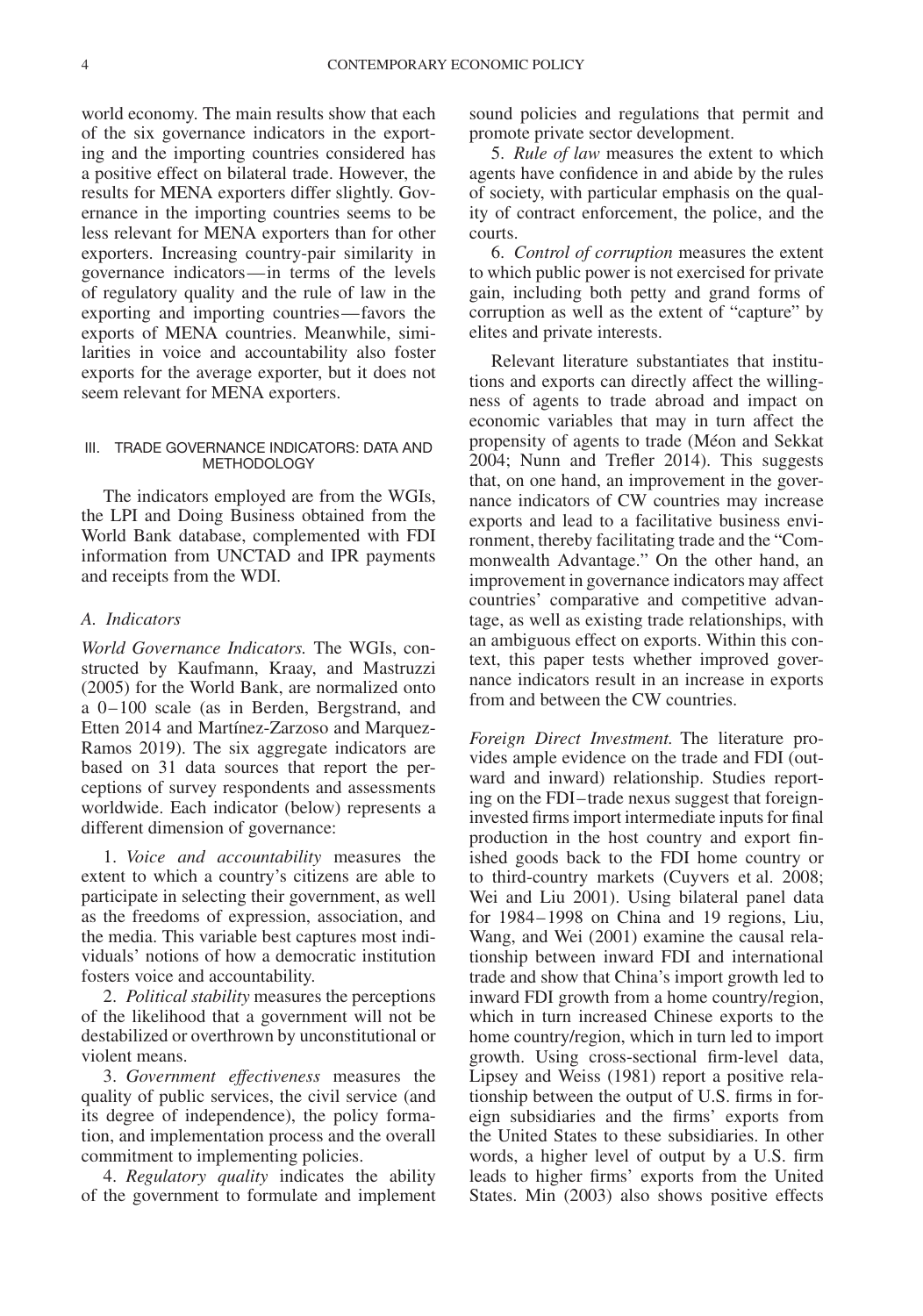of FDI (on Malaysia's exports), using industryspecific and FDI-investing country data.

Studies examine whether FDI and trade are substitutes or complements (see Liu, Wang, and Wei 2001; Wei and Liu 2001). Although traditional economic theory assumes that trade and FDI are substitutes (Mundell 1957), trade and FDI can be complements under certain assumptions (e.g., Schmitz and Helmberger 1970). Empirical evidence from regions worldwide highlights the existence of complementary effects between FDI and exports (Egger 2001; Brouwer, Paap, and Viaene 2008; Cheung and Qian 2009; Chen, Hsu, and Wang 2012).

Brouwer, Paap, and Viaene (2008) estimate gravity models of trade and FDI for a sample of 28 European countries over 1990–2004. The study reports a positive and significant correlation between bilateral FDI and trade, when FDI is included as an explanatory variable in the gravity model. Egger (2001) obtains similar results for 1988–1996. Chen, Hsu, and Wang (2012) also analyze the relationship between outward FDI and exports, for 15 Taiwanese manufacturing industries over 1991–2007. The results, obtained using random and fixed effects estimators, confirm complementarity between FDI and exports. Finally, Cheung and Qian (2009) also report a positive relationship and observe that this gets stronger when the host countries are developing economies.

*Intellectual Property Rights.* IPRs are a set of national laws and rules that protect the economic value of patents, copyrights, and trademarks to offer incentives for the production of knowledge. The WDI collect information on charges for the use of intellectual property such as payments and receipts between residents and nonresidents for the authorized use of patents, trademarks, copyrights, industrial processes, and designs including trade secrets and franchises. It also collects such information for produced originals or prototypes (such as copyrights on books and manuscripts, computer software, cinematographic works, and sound recordings) through licensing agreements, and related rights (such as for live performances and television, cable, or satellite broadcast).

Literature on IPR regimes reports that, from a static welfare perspective, the destination country loses from protection but the source country benefits (Deardorff 1991; Helpman 1993). However, from a dynamic point of view, an IPR regime stimulates innovation in the source country and fosters trade, benefiting both the trading partners, but the benefits are reaped as long as the social return on innovation exceeds private returns (Diwan and Rodrik 1991).

This paper uses IPR payments and recipients, the number of patent applications as the sum of foreign and domestic patent applications and the total number of trademark applications reported in the WDI. Given that IPRs are territorial, any differences in the national regulations and norms on IPR protection can distort international trade patterns. It is in this context that harmonization of IPR rules is likely to have a positive effect on trade.

*Logistics Performance Indicators.* The LPI is an overall metric of supply chain efficiency that lists information on where a country is in terms of logistics and provides a broad indication of the problem areas. Covering 160 countries (in LPI 2014), the index is constructed from over 5,000 country assessments by more than 1,000 freight forwarders and logistics professionals worldwide. The respondents rate the logistics performance of their country and eight other countries on a scale of 1–5.

The LPI is published every 2 years and covers 2007, 2010, 2012, 2014, and 2016. Studies examining the LPI–trade nexus suggest that the LPI has a significant impact in terms of raising awareness and pushing for comprehensive "connectivity" and logistics policies, as reported in the case of the Indonesia, Kazakhstan, the EU, and Asia-Pacific Economic cooperation members. The 2007–2016 LPI report suggests that the gap between the "best" and the "worst" logistics performers is narrowing slowly, confirming that, although a country's level of development plays an important role, logistics performance policies do matter. An example is Indonesia—an overperforming country in terms of the LPI that has initiated reforms to improve national logistics efficiency. In terms of trade facilitation, the customs in the country show an improvement but the other border control agencies still lag. Subsequent LPI reports also highlight that the main challenge is the initiation of reforms in more than one area in line with the needs of the country. Moreover, a number of studies for specific groups of countries have shown that improvements in logistic performance boosts trade and competitiveness in Spain (Bensassi et al. (2015) and emerging economies (Martí and Puertas 2017)).

*Doing Business Indicators.* Doing Business data provide objective measures of business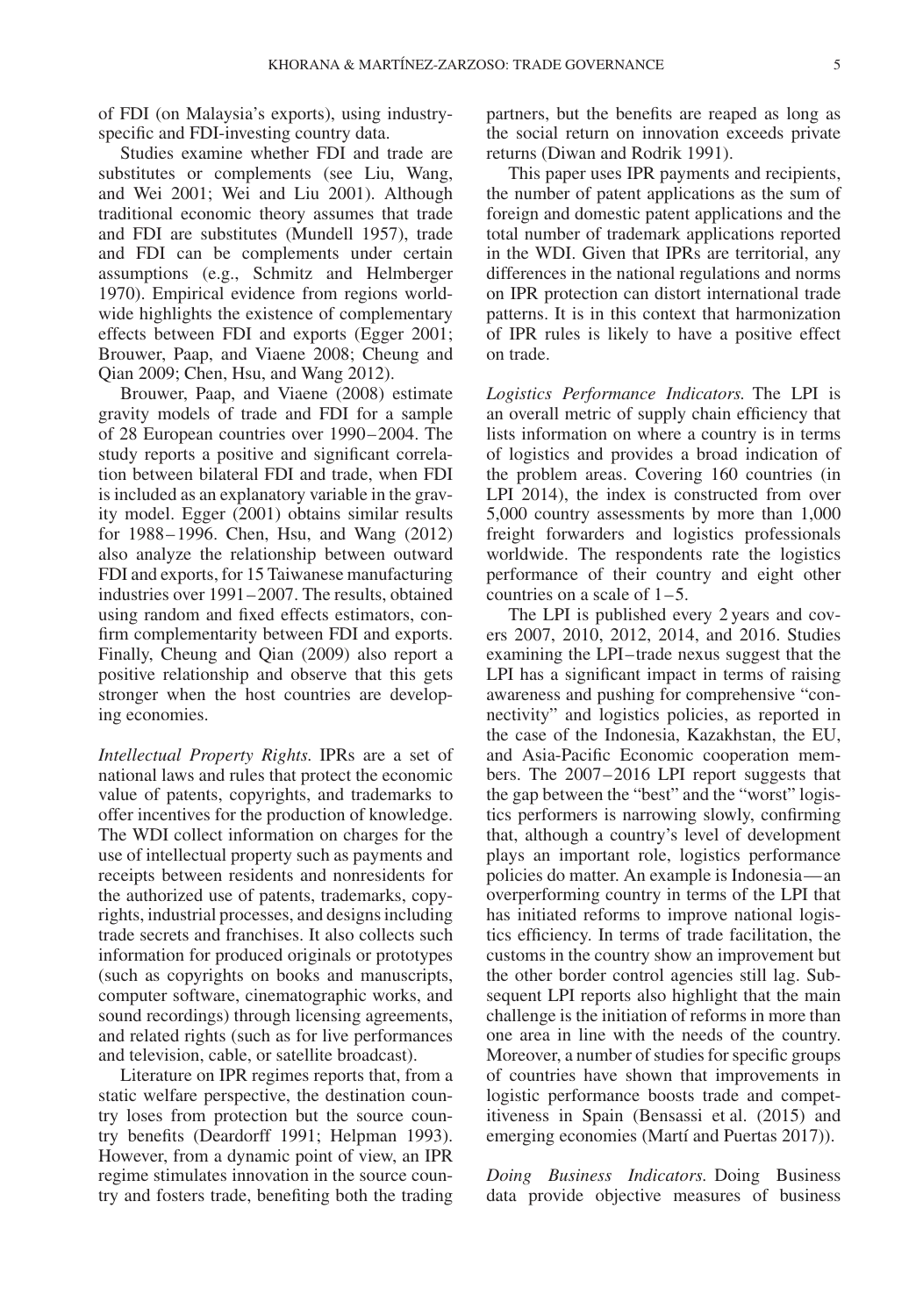regulations and enforcement across 190 economies and selected cities at the subnational and regional level. They capture several dimensions of the regulatory environment and measure the regulations that apply to firms through their life cycle. The data are based on a detailed reading of domestic laws and regulations as well as administrative requirements. The information is collected through several rounds of communication with expert respondents (both private sector practitioners and government officials), questionnaires, conference calls, written correspondence, and visits by the team. Doing Business relies on four main sources of information: the relevant laws and regulations, Doing Business respondents, the governments of the economies covered and World Bank Group regional staff.

Here, the first indicator this paper uses is trade facilitation, accessing variables from the Doing Business database that measure the time and cost (excluding tariffs) associated with three sets of procedures—documentary compliance, border compliance, and domestic transport—within the overall process of exporting or importing a shipment of goods. Studies assessing the impact of trade facilitation on trade use different definitions of trade facilitation. For example, Wilson, Mann, and Otsuki (2003, 2005) consider a broad definition, and quantify the impact of four different measures: port efficiency, customs environment, regulatory environment, and e-business usage. Engman (2005) uses the WTO definition, which includes simplification and harmonization of international trade procedures, and takes into account what happens around borders. Wilson, Mann, and Otsuki (2003, 2005) also focus on the effects of single measures of trade facilitation, such as information technology, port efficiency, and institution quality.

Studies use the gravity model of trade augmented with "trade facilitation" variables. Examples include Wilson, Mann, and Otsuki (2003, 2005), who examine the trade facilitation variables for a sample of countries in the Asia-Pacific region. Soloaga, Wilson, and Mejía (2006) focus on Mexican competitiveness. Djankov, Fruend, and Pham (2010) use the World Bank's Doing Business database but focus only on the effects of time delays in the exporting country. Nordas, Pinali, and Grosso (2006) examine how time delays affect probability to export and export volumes for imports from Japan, Australia, and the United Kingdom. Persson (2007) studies the effect of time delays

and transaction costs on trade flows using a sample selection approach and focuses on the specific effects for each of the six groups of African, Caribbean, and Pacific countries negotiating economic partnership agreements with the EU. Martínez-Zarzoso and Márquez-Ramos (2008) analyze the effect of trade facilitation on trade volumes at a disaggregated level and focus on the simplification of "border procedures."

The second indicator used is contract enforcement. On this, the *Doing Business* database records the time and cost associated with the logistical process of exporting and importing goods. For instance, the indicator measures the time and cost of resolving a commercial dispute through a local first-instance court and the quality of the judicial processes index, evaluating whether each economy has adopted a series of good practices that promote quality and efficiency in the court system. The most recent round of data, collected in June 2017, comes from the study of codes of civil procedure and other court regulations, as well as questionnaires completed by local litigation lawyers and judges. The ranking of economies on the ease of enforcing contracts is determined by sorting their distance to frontier scores for enforcing contracts.

A review of the literature brings up studies that examine how contract enforcement affects the volume of international trade. For example, Anderson and Marcouiller (2002) test for the implications of contract enforcement for the volume of trade but do not make a distinction between different types of goods. Ranjan and Lee (2007) do makes this distinction, estimating a gravity-type equation for trade in different classes of goods and measuring how contract enforcement affects the volume of trade. They conclude that the impact is larger for differentiated goods.

# *B. Data and Methodology*

*Data.* The databases used to construct the explanatory variables for the regression analysis are:

• The *WGIs* on governance—that is, voice and accountability, political stability, government effectiveness, regulatory quality, rule of law, and control of corruption;

• The *WDI* on IPR payments and recipients, the number of patent applications as the sum of foreign and domestic patent applications, and the total number of trademarks applications;

• *UNCTAD data* on FDI inflows and outflows;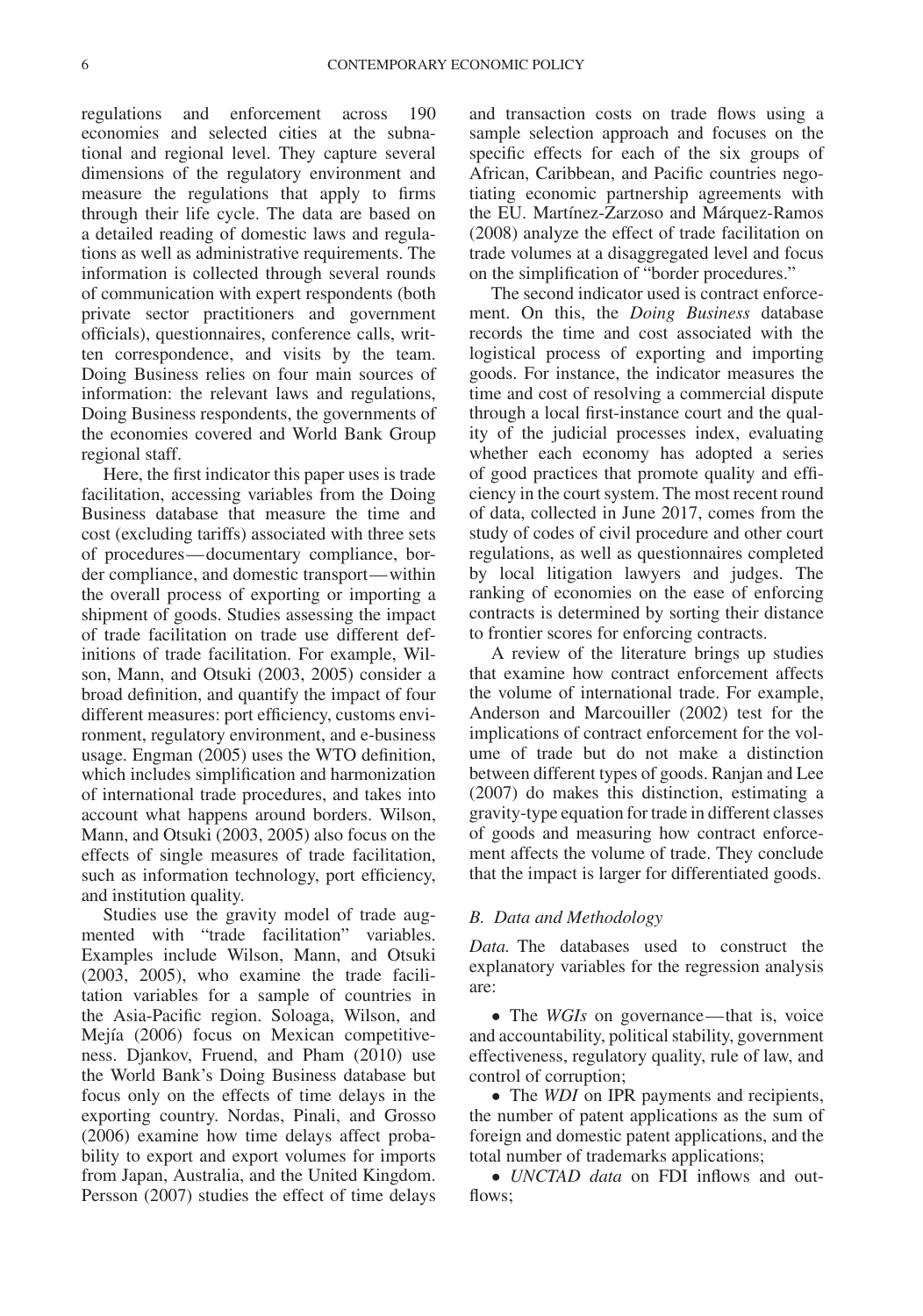• *The LPI* database on number of days to export, cost to export a container, and documents required to export/import;

• The *Doing Business database* on trade facilitation and contract enforcement.

Data from the WGIs are for 1998–2013. FDI data from UNCTAD are for 1996–2013. IPR data from the WDI is for 1996–2003, and we use a proxy for the level of protection in any given country. Contract enforcement and trade facilitation indicators are for  $2007-2016$  $2007-2016$  $2007-2016$ <sup>1</sup> Bilateral trade data from UNCTAD are for 1996–2013.

*Methodology.* In line with recent empirical studies that investigate the determinants of bilateral trade flows (Head and Mayer 2014), our modeling framework uses the gravity model of trade. The rationale for the selection of the gravity framework is that it provides a good statistical fit for most datasets and can be extended with policy variables.<sup>2</sup> We augment a gravity model for aggregated exports with governance indicators to determine the role of governance in trade flows. We hypothesize that each governance indicator has an impact on trade.

The model in its basic form assumes that trade between countries is directly related to a country's size and inversely to the distance between them. Exports from country *i* to country *j*,  $X_{ii}$ , are explained by the economic size (i.e., gross domestic product, GDP), direct geographical distance, and a set of dummies that include common characteristics such as common language, common border, or colonial relationships. The specification of the gravity model of trade in its original multiplicative form for a single year is given by:

$$
(1) \qquad X_{ij} = \beta_0 GDP_i^{\beta_1} GDP_i^{\beta_2} DIST_{ij}^{\beta_3} A_{ij}^{\beta_4} u_{ij}
$$

where  $GDP_i$  ( $GDP_j$ ) indicates the GDP of the exporter (importer),

<span id="page-6-0"></span>1. This paper uses data from 2007 even though data from 2004 are available, as these are not comparable over time owing to changes in the data collection methodology. The contract enforcement regulation index consists of the following subcomponents: number of procedures in a court case involving bridging a contract and time in calendar days to resolve the dispute. The trade facilitation index uses number of days (documents) to import and export and overland transport costs.

<span id="page-6-1"></span>2. For a review of the literature using gravity models applied to trade flows, see Anderson and Yotov (2010).

 $DIST_{ij}$  measures the distance between the two countries' capitals (or economic centers).

A high level of income in the exporting country indicates a high level of production, which increases the availability of goods for exports. Therefore,  $\beta_1$  is expected to be positive. The coefficient of  $Y_j$ ,  $β_2$ , is also expected to be positive since a high level of income in the importing country suggests higher imports. The distance coefficient is expected to be negative since it is a proxy of all possible trade cost sources. *Aij* represents any other factors aiding or preventing trade between pairs of countries and  $u_{ii}$  is the error term. Usually, *Aij* includes dummy variables for trading partners sharing a common language, colonial ties, and a common border, as well as trading bloc dummy variables that evaluate the effects of preferential trade agreements. The coefficients of all these bilateral variables are expected to be positive.

When the gravity model of trade is estimated using panel data, a time dimension is incorporated into the model. For estimation purposes, Equation (1), in log-linear form, is augmented with governance indicators and with the time dimension, and written as:

(2)

$$
lnX_{ijt} = \beta_0 + \beta_1 lnGDP_{it} + \beta_2 lnGDP_{jt}
$$
  
+  $\beta_3 P C lnGDP_{it} + \beta_4 lnPCGDP_{jt} + \beta_5 lnArea_i$   
+  $\beta_6 lnArea_j + \beta_7 LANDL_i + \beta_8 LANDL_j$   
+  $\beta_9(lnDIST_{ij}) + \beta_{10}(CONTIG_{ij})$   
+  $\beta_{11}(COMLANG_{ij}) + \beta_{12}(COLONY_{ij})$   
+  $\beta_{13} RTA_{ijt} + \beta_{14} WTO_{ijt} + \beta_{15} VA_{it}$   
+  $\beta_{16} PS_{it} + \beta_{17} GE_{it} + \beta_{18} RQ_{it}$   
+  $\beta_{19} RL_{it} + \beta_{20} CC_{it} + \beta_{21} VA_{jt}$   
+  $\beta_{22} PS_{jt} + \beta_{23} GE_{jt} + \beta_{24} RQ_{jt}$   
+  $\beta_{25} RL_{jt} + \beta_{26} CC_{jt} + \delta_t + \varepsilon_{ijt}$ 

where the variables are as follows:

•  $lnGDP_{it}$  and  $lnGDP_{it}$  are as defined above;

•  $lnPCGDP_{it}$  and  $lnPCGDP_{it}$  are the GDP per capita of an exporter (importer);

• *lnArea<sub>i</sub>* and *lnArea<sub>i</sub>* are the area of the corresponding country in square kilometers;

• *lnLANDL*<sub>*i*</sub> and *lnLANDL*<sub>*i*</sub> are dummy variables that take the value of 1 if the country  $i(j)$  is landlocked;

•  $DIST_{ij}$  is the bilateral distance between the economic centres of *i* and *j*;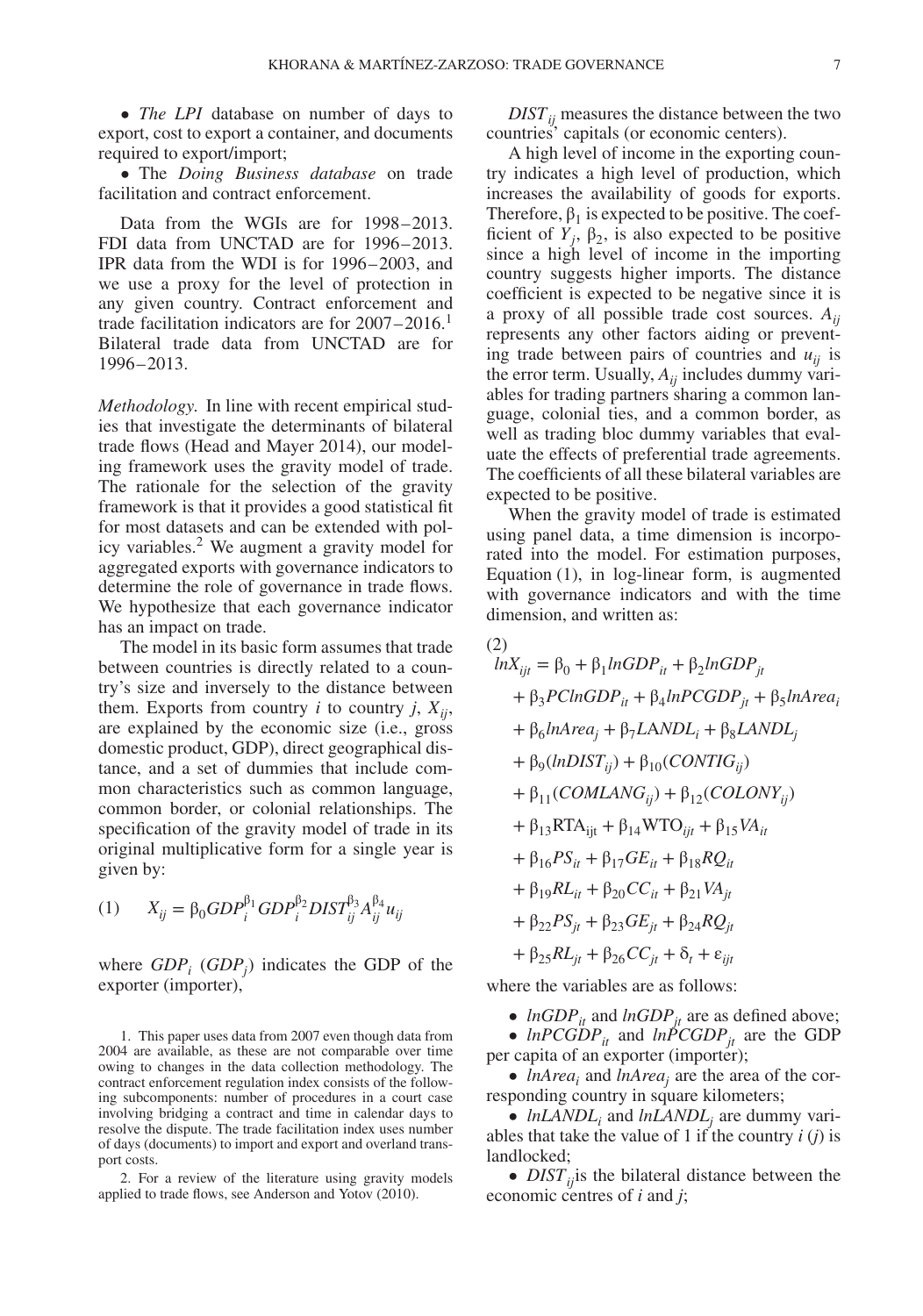• *CONTIG<sub>ii</sub>* is a dummy variable assuming a value of 1 if the two countries share a common land border (and 0 otherwise);

• *COMLANG*<sub>ij</sub> is a dummy variable that takes a value of 1 if the two countries share a common language;

• *COLONY*<sub>*ij*</sub> is a dummy variable that takes the value of 1 when countries *i* and *j* have ever had a colonial relationship, and 0 otherwise;

•  $RTA_{ijt}$  takes the value of 1 if countries *i* and *j* belong to the same regional integration agreement;

• *WTO*<sub>iit</sub> takes the value of 1 if countries i and j are members of the WTO in year *t*.

The other variables include the six measures of the WGI from the World Bank:

- Voice and accountability (VA);
- Political stability (PS);
- Government effectiveness (GE);
- Regulatory quality (RQ);
- Rule of law (RL);
- Control of corruption (CC).

Each variable is specified in the model 2 with the subscripts  $\dot{u}$  or  $\dot{u}$  denoting that these vary by exporter-and-time or importer-and-time. As in Berden, Bergstrand, and Etten (2014), we standardize the WGI variables to range between 0 and 100 to aid interpretation of the results.

• RTA: As a proxy for regional governance, a dummy variable is used that takes the value of 1 when a pair of countries has an RTA in a given year, and 0 otherwise.

• WTO: As a proxy for global governance, we use a dummy variable that takes the value of 1 if a pair of trading countries both belong to the WTO, and 0 otherwise.

The model tests how the RTA and WTO "effects" vary for CW countries and for intra-CW trade (i.e., all countries within the CW group) in comparison with non-CW countries to examine how and if there is an impact on the CW Advantage.

A similar comparison and analysis is carried out for the WGIs and for the FDI, IPR, LPI, and Doing Business indicators.

Gravity model literature proposes the inclusion of multilateral resistance terms to control for third-country price effects that can be modeled with time invariant origin and destination fixed effects in addition to time dummies. Additionally, instead of the bilateral gravity variables, origin–destination-fixed effects can

be added to fully control for the endogeneity of the RTA variable (Head and Mayer 2014; Yotov et al.  $2016$ ).<sup>3</sup>

#### IV. EMPIRICAL ANALYSIS

## *A. Governance Indicators and Trade*

Table 1 presents the results of the gravity model augmented with governance indicators from the WGI. The model is estimated for: All Countries—that is, CW and non-CW countries (column 1); CW countries—that is, countries exporting to any other country (column 2); Intra-CW trade flows—that is, countries from within the CW group (column 3) for 1998–2013.

Column 1 (Table 1) shows that an increase in the GDP of exporting and importing countries increases trade flows, and the coefficients are close to the unitary theoretically expected magnitude. Distance has an expected negative and significant effect on exports, while common language, common border, and colonial links positively affect exports. The income elasticities of CW exporters and intra-CW trade are slightly lower than the elasticity of all exporters, and income per capita shows a positive coefficient, indicating that higher income levels foster CW exports. With regard to the common language effect, it is slightly higher for the whole sample, whereas common colony shows a nonsignificant relationship for CW countries. RTA and WTO membership dummies also present the expected positive effect on exports. The results for the gravity variables, however, vary when the sample of exporters is restricted to CW exporting countries, as seen in column 2, and to intra-CW trade flows in column 3 of Table 1.

The RTA effect is positive and statistically significant in all three columns, but the magnitude varies substantially. In particular, exports are 115% higher to a country's trading partners when there is a common RTA, compared with exports to countries outside the RTA. The results also show that the CW exporters trade twice as much as a result of the RTA effect  $([exp(1.193)-1]*100 = 230\%$  increase) and intra-CW trade is three times higher between countries with RTAs than between countries outside any

<span id="page-7-0"></span><sup>3.</sup> In our setting, we do not include origin–destination fixed effects because this will prevent us from estimating the Commonwealth effect, which is time invariant.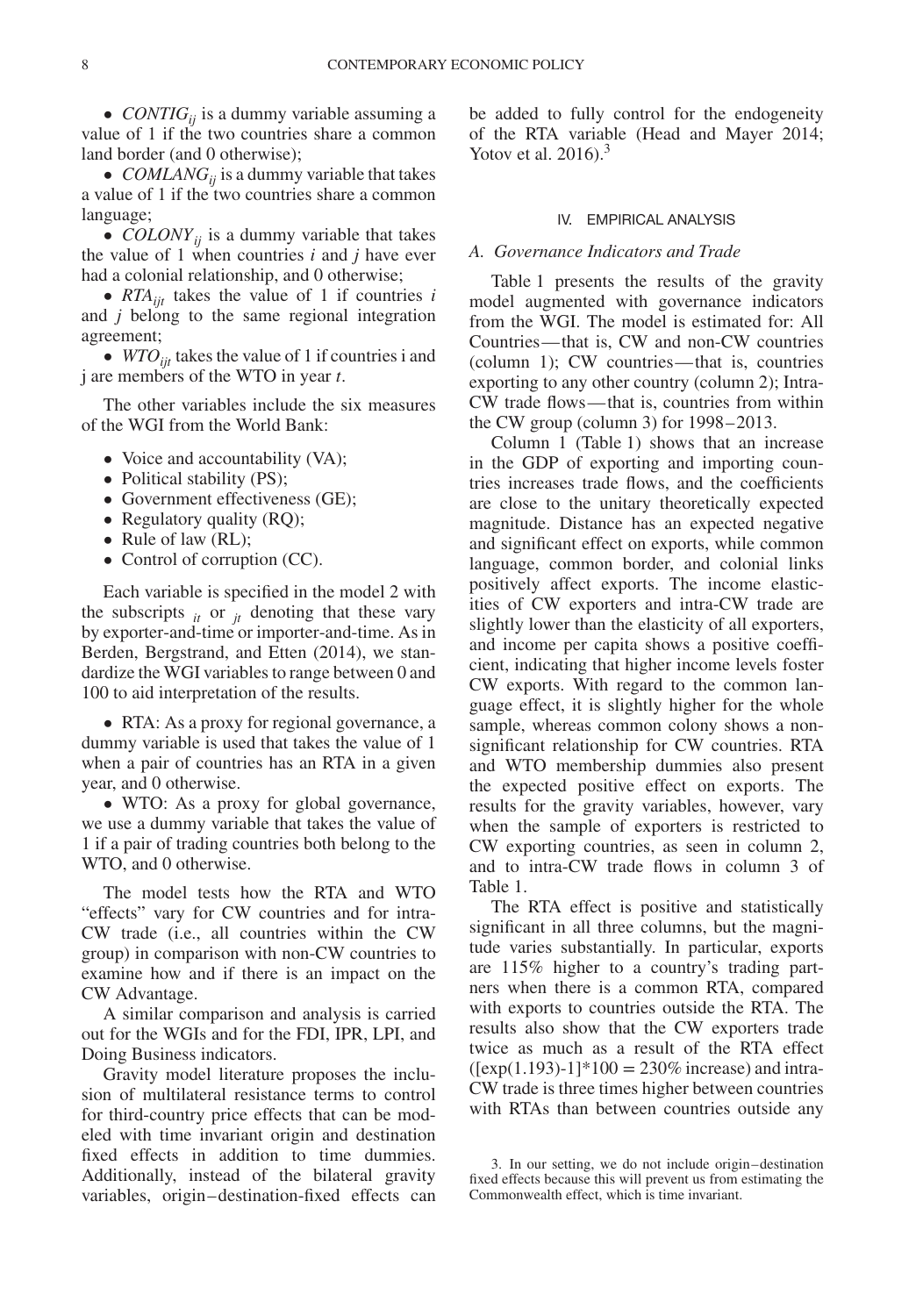**TABLE 1** Exports and Governance

| Dep. Var: ln X<br><b>Exp. Variables</b> | $\left( 1\right)$<br>All | (2)<br><b>CW EXP</b>     | (3)<br>Intra_CW        |
|-----------------------------------------|--------------------------|--------------------------|------------------------|
|                                         |                          |                          |                        |
| Ln GDP exporter                         | $1.352***$               | $1.315***$               | $1.244***$             |
|                                         | [0.0118]                 | [0.0203]                 | [0.0374]               |
| Ln GDP importer                         | $0.939***$               | $0.885***$               | $0.867***$             |
|                                         | [0.0114]                 | [0.0228]<br>$0.111***$   | [0.0393]               |
| Ln GDP per head<br>exporter             | $-0.173***$              |                          | $0.217***$<br>[0.0569] |
| Ln GDP per head                         | [0.0168]<br>$-0.187***$  | [0.0309]<br>$-0.135***$  | $-0.0556$              |
| importer                                | [0.0155]                 | [0.0318]                 | [0.0551]               |
| Ln area importer                        | $-0.0759***$             | $-0.107***$              | $-0.0891***$           |
|                                         | [0.00942]                | [0.0193]                 | [0.0303]               |
| Ln area exporter                        | $-0.0928***$             | $-0.0721***$             | $-0.0596**$            |
|                                         | [0.0102]                 | [0.0155]                 | [0.0296]               |
| Importer is                             | $-0.802***$              | $-0.874***$              | $-0.930***$            |
| landlocked                              | [0.0364]                 | [0.0745]                 | [0.150]                |
| Exporter is                             | $-0.380***$              | $-0.835***$              | $-0.904***$            |
| landlocked                              | [0.0373]                 | [0.105]                  | [0.174]                |
| Ln geographical                         | $-1.246***$              | $-1.267***$              | $-1.620***$            |
| distance                                | [0.0193]                 | [0.0415]                 | [0.0695]               |
| Common border                           | $1.208***$               | $1.586***$               | $1.023***$             |
|                                         | [0.0940]                 | [0.223]                  | [0.278]                |
| Common language                         | $0.669***$               | $0.620***$               | $0.309***$             |
|                                         | [0.0408]                 | [0.0751]                 | [0.115]                |
| Common colonial                         | $0.632***$               | 0.0542                   | $-0.236$               |
| relationship                            | [0.0612]                 | [0.0871]                 | [0.124]                |
| <b>RTA</b>                              | $0.768***$               | $1.193***$               | $1.517***$             |
|                                         | [0.0382]<br>$0.188***$   | [0.0877]<br>$0.307***$   | [0.159]                |
| WTO membership                          |                          |                          | 0.148                  |
|                                         | [0.0306]<br>$0.187***$   | [0.0700]<br>$0.331***$   | [0.174]                |
| Commonwealth<br>advantage               | [0.0641]                 | [0.0835]                 |                        |
| VA (exporter)                           | $0.00619***$             | $-0.0161***$             | $-0.0182***$           |
|                                         | [0.000806]               | [0.00209]                | [0.00393]              |
| VA (importer)                           | $0.00643***$             | $0.00702***$             | $0.0115***$            |
|                                         | [0.000694]               | [0.00151]                | [0.00328]              |
| PS (exporter)                           | $0.0183***$              | $0.0118***$              | $0.0114***$            |
|                                         | [0.000909]               | [0.00211]                | [0.00394]              |
| PS (importer)                           | $0.00782***$             | $0.0115***$              | $0.0142***$            |
|                                         | [0.000790]               | [0.00174]                | [0.00362]              |
| Governance                              | $0.0245***$              | $0.0343***$              | $0.0282***$            |
| effectiveness                           | [0.00121]                | [0.00338]                | [0.00608]              |
| (exporter)                              |                          |                          |                        |
| Governance                              | $0.0124***$              | $0.0197***$              | $0.0154***$            |
| effectiveness                           | [0.00107]                | [0.00229]                | [0.00491]              |
| (importer)                              | $0.0190***$              | $0.0221***$              | $0.0154**$             |
| RQ (exporter)                           |                          |                          | [0.00600]              |
|                                         | [0.00117]<br>$0.0101***$ | [0.00332]<br>$0.0132***$ | 0.00700                |
| RQ (importer)                           | [0.00103]                | [0.00224]                | [0.00504]              |
| RL (exporter)                           | $0.0158***$              | $0.0181***$              | $0.0121***$            |
|                                         | [0.00105]                | [0.00264]                | [0.00466]              |
| RL (importer)                           | $0.0111***$              | $0.0205***$              | $0.0212***$            |
|                                         | [0.000939]               | [0.00209]                | [0.00428]              |
| CC (exporter)                           | $0.0117***$              | $0.0129***$              | $0.0102***$            |
|                                         | [0.000898]               | [0.00240]                | [0.00433]              |
| CC (exporter)                           | $0.00869***$             | $0.0160***$              | $0.0171***$            |
|                                         | [0.000840]               | [0.00182]                | [0.00375]              |
| Time FE                                 | Yes                      | Yes                      | Yes                    |
| Observations                            | 245,375                  | 62,227                   | 18,179                 |
| R-squared                               | 0.659                    | 0.616                    | 0.626                  |
|                                         |                          |                          |                        |

*Notes*: Robust standard errors in brackets, clustered by *ij*. Period 1998–2013 in all columns.

\*\*\**p* < .01; \*\**p* < .05; \**p* < .1.

RTA constellation.<sup>[4](#page-8-0)</sup> Moreover, the RTA effect is greater in magnitude than the trade effect of being a WTO member. Trade between CW members is more than three times higher when they belong to an existing RTA, highlighting the importance of effective regional integration for boosting the CW advantage.

WTO membership indicates the strength of global trade governance for a pair of countries. Results show that, when the trading partners belong to the WTO, they trade 20% more than countries that are not WTO members. The same is the case for CW exporters (column 2), for which the WTO effect is over 30%.

The CW Advantage is positive and significant. Results show that the CW pairs of countries trade  $20\%$  [(e<sup>0.0.18</sup> – 1)\*100] more than any other country pairs, keeping the other explanatory variables constant (column 1). In the second column, when only CW exporters are considered, the CW Advantage is even bigger—around 39%  $[(e^{0.33} - 1)*100]$ . This indicates that the CW countries export almost 40% more to CW members than to other countries, holding constant all the other factors included in the gravity model—that is, accounting for other factors affecting trade, such as WTO membership, sharing a language, or a border or colonial link.

The analysis of governance indicators shows that the coefficients obtained in column 1 are positive and significant for both exporter and importer countries. The results in columns 2 and 3 show that, for CW exporters, the outcomes differ when compared with column 1 for voice and accountability, and a negative and significant coefficient for an exporter, indicating that an increase by 1 percentage point in the indicator decreases exports by 1%. For the other five indicators (political stability, governance effectiveness, regulatory quality, rule of law, and control of corruption), the coefficients remain positive in column 2 and are in general higher than in column 1, indicating that trade governance in an exporter and an importer country has a greater effect on exports for CW exporters. For example, according to the results in column 3, an increase

<span id="page-8-0"></span>4. We have also estimated the model with time invariant origin and destination fixed effects in addition to time dummies. The results indicate that the RTA effect is more moderate, in line with expectations. Commonwealth exports to their trading partners in RTAs is  $[exp(0.561)-1]*100 = 75%$ higher than with other trading partners without common RTA; whereas for intra-Commonwealth trade members of the same RTA trade 224% more than the rest. The full results are available upon request. The results concerning governance variables remain practically unchanged.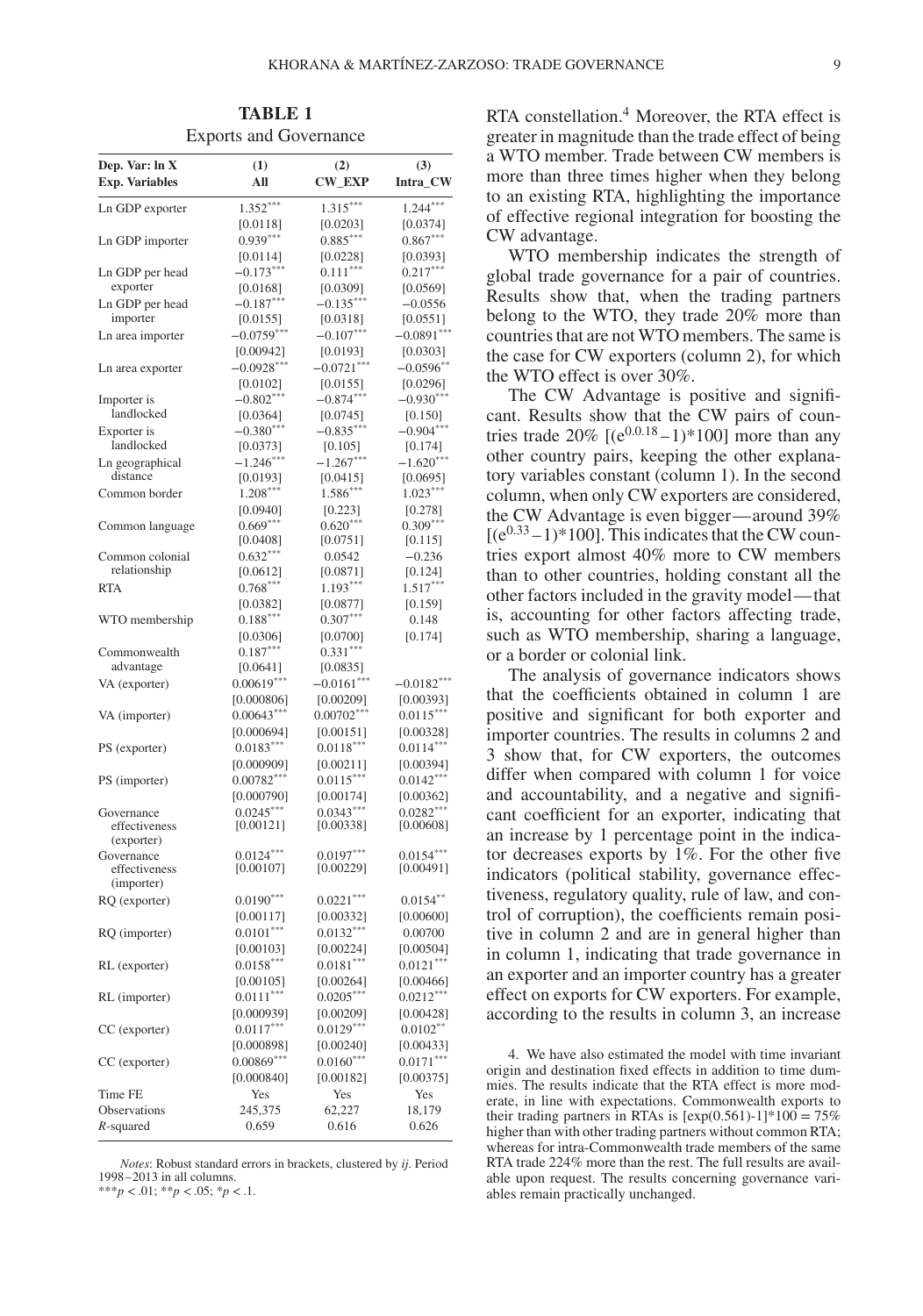of 1 percentage point on governance effectiveness in an exporter increases exports by 3.4% (0.034\*100) for a CW exporting country, whereas the increase for any world exporter is 2.4%, holding all other factors constant.

All the CW developed countries have government effectiveness of above 90. However, for most CW developing countries, improvements in governance are gains in terms of higher exports. Assuming that all CW developing countries reach the level of governance effectiveness  $(=70 \text{ in}$ 2016) of Malaysia, this translates into an average increase in the index of around 26 percentage points. When we consider the corresponding increase in the index for individual CW countries (for which the index is below 70), this translates into a predicted yearly average increase in exports for the CW countries to all destinations of around 5.6%. This finding reiterates the importance of government effectiveness in trade.

# *B. Foreign Direct Investment and Exports*

Table 2 shows the results when the gravity model, for the same sample of countries for 1996–2013, is augmented with FDI variables. The results are for: All exporters, CW exporters, and intra-CW trade, in columns 1, 2, and 3, respectively. This does not present the coefficients for some gravity variables, including RTA, WTO, and CW Advantage, given that these are similar to what is reported in Table 1.

We expect a positive correlation between inward and outward FDI stocks and trade. The results (Table 2) indicate that an increase of 10% in the stock of inward FDI in an exporter country is associated with a 3% increase in exports (column 1). This increase is slightly lower for CW exporters, at around 2.8%, and for intra-CW exports, at 2.46%.

Further, higher levels of inward FDI leads to an increase in importing countries' exports, but the elasticities are lower (0.19) for the whole sample, when compared with the CW exporters with an elasticity of 0.12.

Regarding outward FDI, higher outward FDI is associated with higher exports. Note that the magnitude of estimated elasticities is higher for intra-CW exports (column 3) than for the whole sample and for CW exporters as a group (see columns 1 and 2, respectively).

Finally, neither inward nor outward FDI for an importer country is statistically significant to explain intra-CW exports.

# *C. Intellectual Property Rights and Exports*

Table 3 shows results for the gravity model augmented with IPR variables for 1996–2003. The results are for: All exporters, CW exporters, and intra-CW trade in columns 1, 2, and 3, respectively. The coefficients of the other gravity variables, including RTA, WTO, and CW Advantage, are not presented, given that these are practically the same as in Table 1.

The results indicate that higher payments and receipts for the use of proprietary rights in an exporter country (an importer) are positively

| Exports and FDI           |                        |                         |                        |                        |                        |                        |
|---------------------------|------------------------|-------------------------|------------------------|------------------------|------------------------|------------------------|
|                           | All                    |                         | <b>CW EXP</b>          |                        | <b>INTRA CW</b>        |                        |
| Dep. VAR: ln X            | (1)                    | (2)                     | (3)                    | (4)                    | (5)                    | (6)                    |
| Exp. variables            |                        |                         |                        |                        |                        |                        |
| Ln inward FDI (exporter)  | $0.307***$<br>[0.0137] |                         | $0.281***$<br>[0.0286] |                        | $0.246***$<br>[0.0519] |                        |
| Ln inward FDI (importer)  | $0.192***$<br>[0.0129] |                         | $0.124***$<br>[0.0268] |                        | 0.0377<br>[0.0516]     |                        |
| Ln outward FDI (exporter) |                        | $0.144***$<br>[0.00923] |                        | $0.129***$<br>[0.0184] |                        | $0.152***$<br>[0.0359] |
| Ln outward FDI (exporter) |                        | $0.114***$<br>[0.00881] |                        | $0.126***$<br>[0.0180] |                        | 0.0534<br>[0.0342]     |
| Time FE                   | <b>Yes</b>             | <b>Yes</b>              | Yes                    | Yes                    | <b>Yes</b>             | Yes                    |
| <b>Observations</b>       | 268,638                | 207,208                 | 69,274                 | 50,899                 | 20,592                 | 13,625                 |
| R-squared                 | 0.670                  | 0.684                   | 0.623                  | 0.634                  | 0.632                  | 0.650                  |

**TABLE 2**

*Notes*: The model includes the same regressors as in Table 1 apart from the WGIs, which are replaced by the FDI variables. Robust standard errors in brackets, clustered by ij. Period 1996–2013 in all columns.  $***p$  < .01;  $**p$  < .05;  $*pi$  < .1.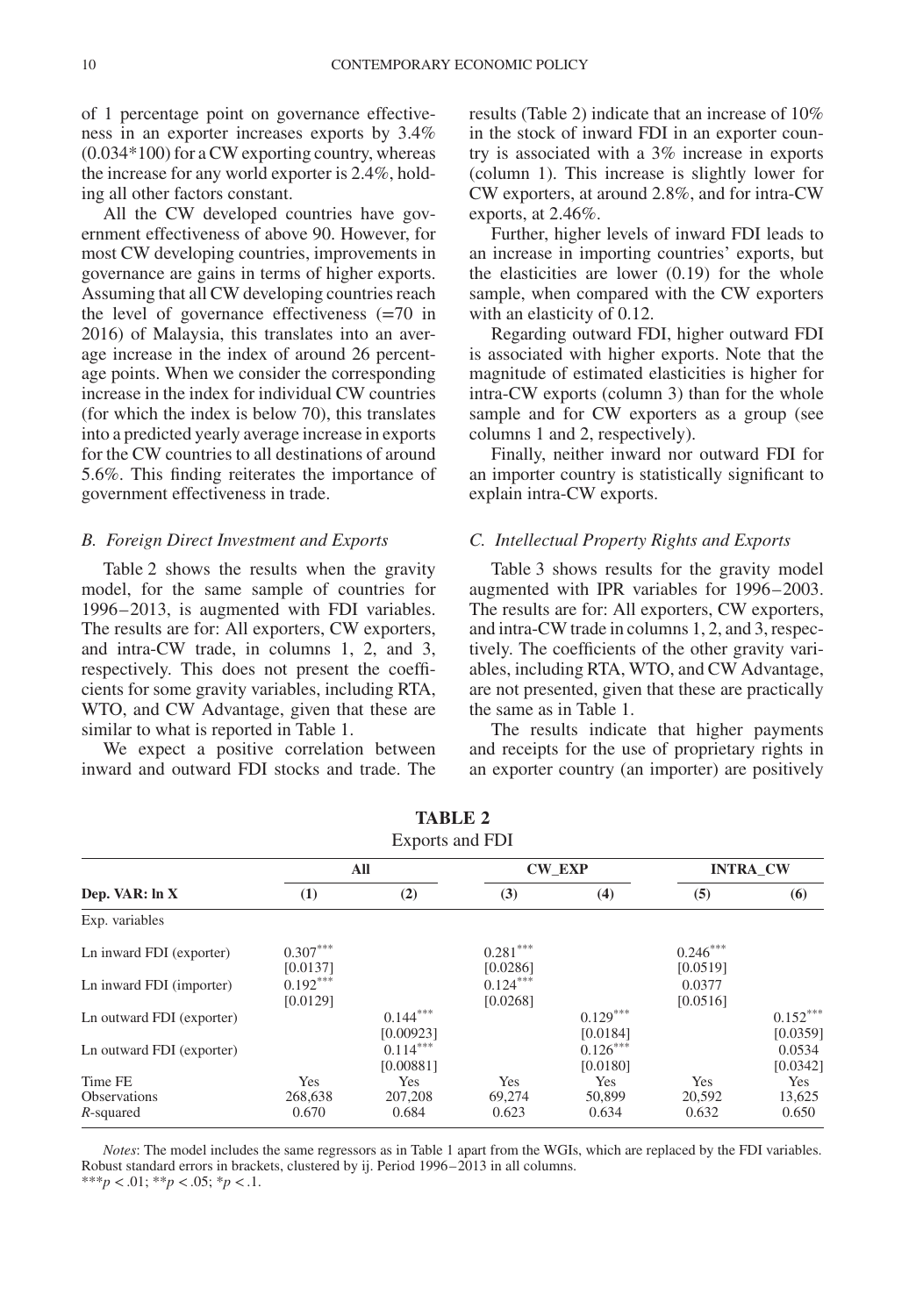|                                         | $\frac{1}{2}$ |                      |                        |
|-----------------------------------------|---------------|----------------------|------------------------|
| Dep. Var: ln X<br><b>Exp. Variables</b> | (1)<br>All    | (2)<br><b>CW EXP</b> | (3)<br><b>INTRA CW</b> |
| Ln IPR payments                         | $0.0564***$   | 0.0157               | $0.0541*$              |
| (exporter)                              | [0.00909]     | [0.0186]             | [0.0281]               |
| Ln IPR payments                         | $0.261***$    | $0.253***$           | $0.269***$             |
| (importer)                              | [0.0108]      | [0.0187]             | [0.0310]               |
| Ln IPR receipts                         | $0.0527***$   | $0.104***$           | $0.110***$             |
| (exporter)                              | [0.00706]     | [0.0147]             | [0.0213]               |
| Ln IPR receipts                         | $0.0431***$   | $0.0576***$          | $0.0874***$            |
| (exporter)                              | [0.00866]     | [0.0148]             | [0.0245]               |
| Ln patent                               | $0.111***$    | $-0.0485$            | $0.221***$             |
| applications<br>(exporter)              | [0.0135]      | [0.0289]             | [0.0726]               |
| Ln patent                               | $0.325***$    | $0.672***$           | $0.618***$             |
| applications<br>(importer)              | [0.0141]      | [0.0338]             | [0.0631]               |
| Ln trademark                            | $0.153***$    | $-0.0533$            | $0.138*$               |
| (exporter)                              | [0.0143]      | [0.0297]             | [0.0733]               |
| Ln trademark                            | $0.384***$    | $0.624***$           | $0.511***$             |
| (importer)                              | [0.0174]      | [0.0390]             | [0.0726]               |
| Time FE                                 | Yes           | Yes                  | Yes                    |

**TABLE 3** Exports and IPRs

*Notes*: The model includes the same regressors as in Table 1 apart from the WGIs, which are replaced by IPR variables. Robust standard errors in brackets, clustered by *ij*. Period 1996–2013 in all columns.

 $***p$  < .01;  $**p$  < .05;  $*p$  < .1.

correlated with exports in column 1, whereas in columns 2 and 3 this is only for the importer country.

Similar results are obtained for the number of patents and trademark applications, suggesting that higher innovation levels of the importing country increase exports from the CW countries and intra-CW trade.

## *D. Doing Business Indicators and Exports*

Table 4 shows the results for the gravity model augmented with contract enforcement and trade facilitation variables for: All exporters, CW exporters, and intra-CW trade, in columns 1, 2, and 3, respectively. As in previous cases, the coefficients for other gravity variables are not shown, since they are similar to in Table 1, with the exception of the CW Advantage, which is considerably higher when considering countries with similar levels of trade facilitation.

The first trade facilitation variable considered is the LPI score, which is positively correlated with bilateral exports in columns  $1-3$ , indicating that an increase of 1% on the index is associated with an increase of 1.7% in exports. The coefficient is lower in column 2 for CW exporters and slightly higher in 3 for intra-CW trade.

**TABLE 4** Exports and Doing Business

| Dep. Var: ln X<br><b>Exp. Variables</b> | (1)<br>All  | (2)<br><b>CW EXP</b> | (3)<br><b>INTRA CW</b> |
|-----------------------------------------|-------------|----------------------|------------------------|
| Ln LPI                                  | $1.722***$  | $1.173***$           | $1.710***$             |
|                                         | [0.0600]    | [0.132]              | [0.304]                |
| Ln days needed to                       | $-0.478***$ | $-0.669***$          | $-0.220$               |
| export                                  | [0.0605]    | [0.110]              | [0.252]                |
| Ln days needed to                       | $0.128***$  | $0.232***$           | $-0.00298$             |
| import                                  | [0.0455]    | [0.0744]             | [0.141]                |
| Ln cost to export a                     | $-0.483***$ | $-0.490***$          | $-0.355*$              |
| container                               | [0.0545]    | [0.106]              | [0.195]                |
| Ln cost to import                       | $-0.0700$   | $-0.239***$          | $-0.270$               |
| a container                             | [0.0544]    | [0.0943]             | [0.186]                |
| Ln documents                            | $-0.425***$ | $-0.436***$          | $-1.228***$            |
| needed to<br>export                     | [0.0695]    | [0.132]              | [0.398]                |
| Ln documents                            | $-0.254***$ | $-0.650***$          | $-0.624**$             |
| needed to<br>import                     | [0.0629]    | [0.144]              | [0.263]                |
| Ln days to enforce                      | $-0.426***$ | $-0.534***$          | $-0.648***$            |
| a contract<br>(exporter)                | [0.0422]    | [0.0800]             | [0.159]                |
| Ln days to enforce                      | $-0.409***$ | $-0.403***$          | $-0.368$ **            |
| a contract<br>(importer)                | [0.0432]    | [0.0800]             | [0.150]                |
| Commonwealth                            | $0.550***$  | $0.709***$           |                        |
| advantage                               | [0.0806]    | [0.0965]             |                        |

*Note*: The model includes the same regressors as in Table 1 apart from the WGIs, which are replaced by trade facilitation variables. Robust standard errors in brackets, clustered by country pair. Period 2007–2016. \*\*\**p* < .01; \*\**p* < .05; \**p* < .1.

An increase in the index of 1% increases exports more than proportionally, by 1.7% for intra-CW trade.

With regard to number of days to export, the coefficients are statistically significant and negative, indicating that a reduction in the number of days needed to export will increase exports for the whole sample and for CW exporters. However, the coefficient is not statistically significant for intra-CW trade. The magnitude of the effect is considerably higher for CW exporters (column 2), indicating that a reduction in the number of days to export of 10%, equivalent to 2 days less needed for the average exporter, increases exports by 6.7% in CW exporters (column 2), but only by 4.8% in the whole sample (column 1).

The results for cost to export a container, with the expected sign, indicate that a reduction of 10% in the costs incurred for goods to exit the country is associated with a 4.8% increase in exports for the average exporter (4.9% for CW exporters, column 2, and 3.5% for intra-CW trade, column 3).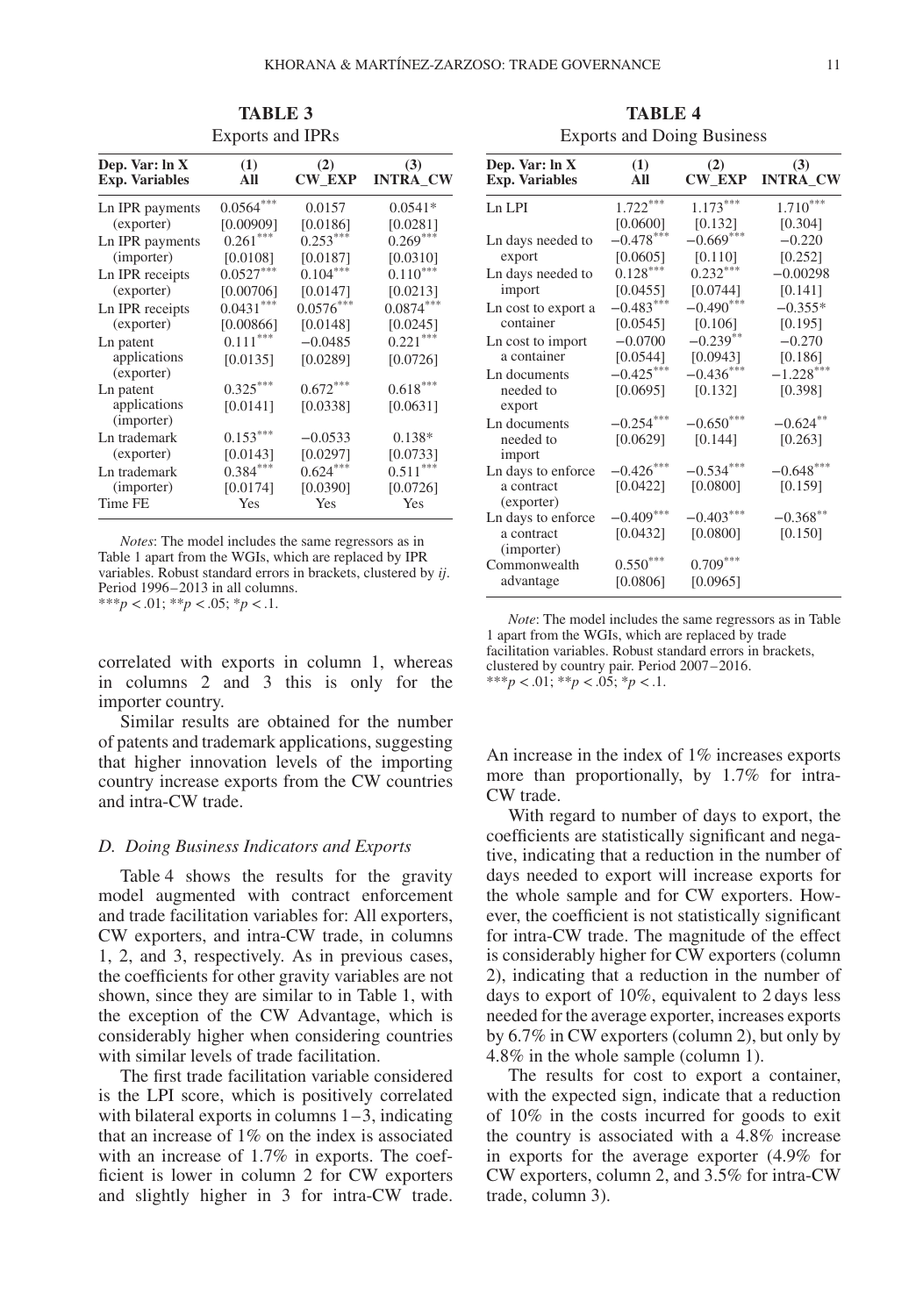Number of documents required to export has the expected negative coefficient, in columns 1–3. The results indicate that fewer documents required to export results in higher exports. The negative coefficient, as expected in column 2 for CW exporters, is slightly higher than in column 1, but much higher for intra-CW in column 3. Thus, if the number of documents required to export is reduced to two (equivalent to a 20% reduction in CW countries), this will increase trade by 24% [−1.228\*20], whereas in the all countries case (column 1) the increase will be only 8.4% [−0.425\*20], substantiating that reduced document requirement enhances trade between CW countries.

Important differences emerge for number of days to enforce a contract. The elasticity is  $-0.426$  for all exporters (column 1) and  $-0.648$ for intra-CW trade (column 3). The maximum number of days needed to enforce a contract is 1,785 for the whole sample and 1,442 for the CW countries, respectively. Thus, contract enforcement is more efficient among CW members, in general, and requires 20% less time compared to the world average. If number of days to enforce a contract is reduced to the minimum (which is 120 days in Singapore), the corresponding average number of days to enforce the contract for all countries and CW countries is 651 and 619, respectively. For intra-CW trade, total number of days to enforce a contract reduces to 499. Such a reduction will lead to higher exports for intra-CW exporters, and as a result intra-CW exports will increase by 6.4% for each 10% reduction in the number of days to enforce a contract.

#### V. CONCLUSIONS AND THE WAY FORWARD

In this paper, we examined the interlinkage between trade governance and bilateral trade flows for CW exports within the 53 CW countries and to the rest of the world. The modeling exercise applies the gravity model of trade to a sample of countries over 1997–2016 using panel data techniques. The main findings include: first, contract enforcement is more efficient among CW members, in general, and requires 20% less time compared to the world average. Second, a 10% reduction in the costs incurred for a good to exit a country can increase intra-CW exports by 5%. Third, every 1 percentage point improvement in government effectiveness triggers a greater increase in exports from CW traders, at 3.4%, compared to the rest of the world, at 2.4%. Finally, trade between CW members is more

than three times higher when they belong to an existing RTA, highlighting the importance of effective regional integration for boosting the CW advantage.

Based on the results some important policy implications can be derived to increase trade between the CW countries. Given that an efficient border management between CW countries and robust contract enforcement for intra-CW trade fosters participation in trade it is important to initiate policy reforms (for trade liberalization) complemented by improved domestic regulatory governance to "unpack" the positive effects of governance indicators to the fullest benefit of the CW countries. Second, improving the availability of trade-related information, simplifying and harmonizing documents, streamlining procedures, and using automated processes are important as these reduce trade costs. The high-income CW countries could support with capacity-building initiatives through the establishment of new IPR bodies, such as those that deal with the registration of patents, the granting of rights, rights management, and so on. In addition, efforts should focus on the promotion of the second generation of multilateral treaties to ensure that IPR regimes and sifter contract enforcement continue to remain beneficial for CW exporters. Such policy reforms will allow the countries to reap the CW advantage.

The overall analysis of interactions between the governance indicators, as defined in the WGI database, suggests a complementary relationship between the quality of domestic governance and exports. Results obtained are aligned with the findings of previous studies in that our model shows that distance has an expected negative (and significant) effect on exports, unlike common language, common border, and colonial links, which affect exports positively. RTA and WTO membership have a positive effect on exports, with the former greater than the latter (see Yotov et al. 2016 for an exhaustive discussion). However, the results suggest a negative (and significant) relationship with voice and accountability, implying that an increase on this subindicator affects exports adversely. For the remaining WGIs (i.e., political stability, governance effectiveness, regulatory quality, rule of law, and control of corruption), trade governance affects exports, especially for the CW exporters. These results are in line with existing literature (see Kaufmann and Kraay 2008).

Results for the model augmented with FDI variables show a positive correlation between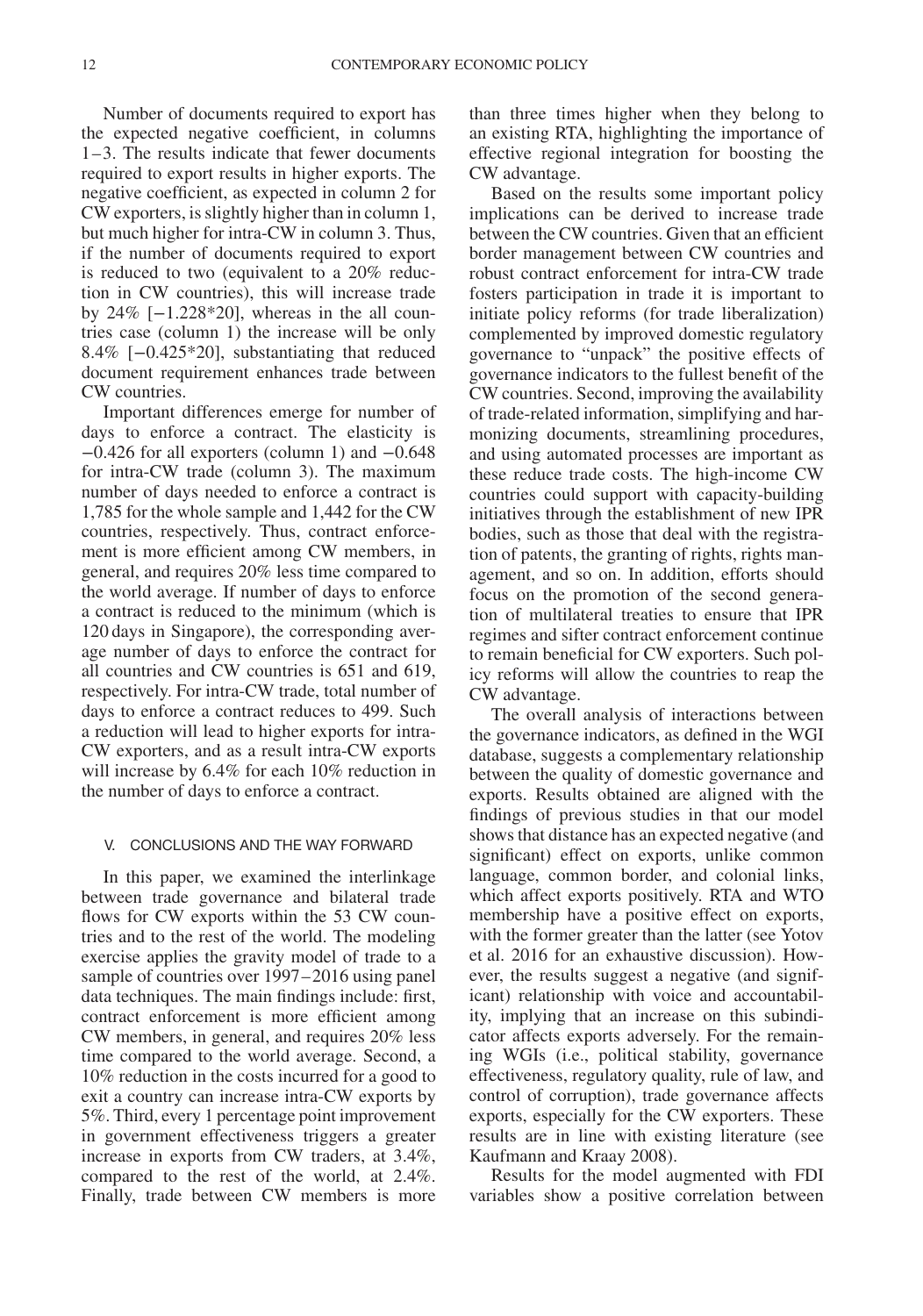inward and outward FDI stocks and trade. On the IPR–trade relationship, the results suggest that higher payments and receipts from IPRs are positively correlated with exports (see Moore (2018) for a discussion). On trade facilitation and contract enforcement, we find that a reduction in the number of days and documents required promotes trade, suggesting that improved customs administration promotes trade between CW countries, this is in line with findings by Iwanov and Kirkpatrick (2007) and Portugal-Perez and Wilson (2012).

Possible directions for further research to explore the realm of trade governance could include how new technologies, and digitalization could be utilized to improve logistics and track trade flows in an efficient and transparent manner. In particular, blockchain technologies enable the identification and the tracking of goods through the layers of the supply chain and speed the process of identification of the route ensuring anonymity. Such characteristics enhance transparency and facilitate trade and, hence, a new research area is to focus on evaluating the economics consequences in terms of efficiency and cost savings from the ongoing trade facilitation initiatives. Such examples of trade facilitation include Singapore's initiative to adopt the exclusion of the certificates of origin which is also being implemented in 15 African countries. Such new areas will be the next step forward in an era of trade and innovation.

# APPENDIX

## APPENDIX A: LIST OF COUNTRIES (COMMONWEALTH COUNTRIES IN BOLD)

| Afghanistan                | <b>Dominica</b>          | Lesotho                 | <b>Senegal</b>                     |
|----------------------------|--------------------------|-------------------------|------------------------------------|
| Albania                    | Dominican Republic       | Liberia                 | <b>Sevchelles</b>                  |
| Algeria                    | Ecuador                  | Libya                   | <b>Sierra Leone</b>                |
| Angola                     | Egypt                    | Lithuania               | <b>Singapore</b>                   |
| <b>Antigua and Barbuda</b> | El Salvador              | Madagascar              | Slovakia                           |
| Argentina                  | <b>Equatorial Guinea</b> | <b>Malawi</b>           | Slovenia                           |
| Armenia                    | Eritrea                  | <b>Malaysia</b>         | <b>Solomon Islands</b>             |
| <b>Australia</b>           | Estonia                  | Maldives                | Somalia                            |
| Austria                    | Ethiopia                 | Mali                    | <b>South Africa</b>                |
| Azerbaijan                 | FS Micronesia            | <b>Malta</b>            | Spain                              |
| <b>The Bahamas</b>         | Faeroe Islands           | Marshall Islands        | Sri Lanka                          |
| Bahrain                    | Fiji                     | Mauritania              | Sudan                              |
| <b>Bangladesh</b>          | Finland                  | <b>Mauritius</b>        | Suriname                           |
| <b>Barbados</b>            | France                   | Mexico                  | <b>Swaziland</b>                   |
| <b>Belarus</b>             | French Polynesia         | Mongolia                | Sweden                             |
| Belgium                    | Gabon                    | Morocco                 | Switzerland                        |
| <b>Belize</b>              | The Gambia               | <b>Mozambique</b>       | Syria                              |
| Benin                      | Georgia                  | Myanmar                 | TFYR of Macedonia                  |
| Bermuda                    | Germany                  | <b>Namibia</b>          | Tajikistan                         |
| <b>Bhutan</b>              | Ghana                    | Nepal                   | Thailand                           |
| <b>Bolivia</b>             | Greece                   | Netherlands             | Togo                               |
| Bosnia Herzegovina         | Greenland                | New Caledonia           | Tonga                              |
| <b>Botswana</b>            | Grenada                  | <b>New Zealand</b>      | <b>Trinidad and Tobago</b>         |
| <b>Brazil</b>              | Guatemala                | Nicaragua               | Tunisia                            |
| <b>Brunei Darussalam</b>   | Guinea                   | Niger                   | Turkey                             |
| Bulgaria                   | Guinea-Bissau            | <b>Nigeria</b>          | Turkmenistan                       |
| Burkina Faso               | Guyana                   | Norway                  | Turks and Caicos Islands           |
| Burundi                    | Haiti                    | Oman                    | Tuvalu                             |
| Cambodia                   | Honduras                 | Pakistan                | <b>USA</b>                         |
| Cameroon                   | Hungary                  | Palau                   | Uganda                             |
| Canada                     | Iceland                  | Panama                  | Ukraine                            |
| Cape Verde                 | India                    | <b>Papua New Guinea</b> | <b>United Arab Emirates</b>        |
| Cayman Islands             | Indonesia                | Paraguay                | <b>United Kingdom</b>              |
| Central African Republic   | Iran                     | Peru                    | <b>United Republic of Tanzania</b> |
| Chad                       | Iraq                     | Philippines             | Uruguay                            |
| Chile                      | Ireland                  | Poland                  | Uzbekistan                         |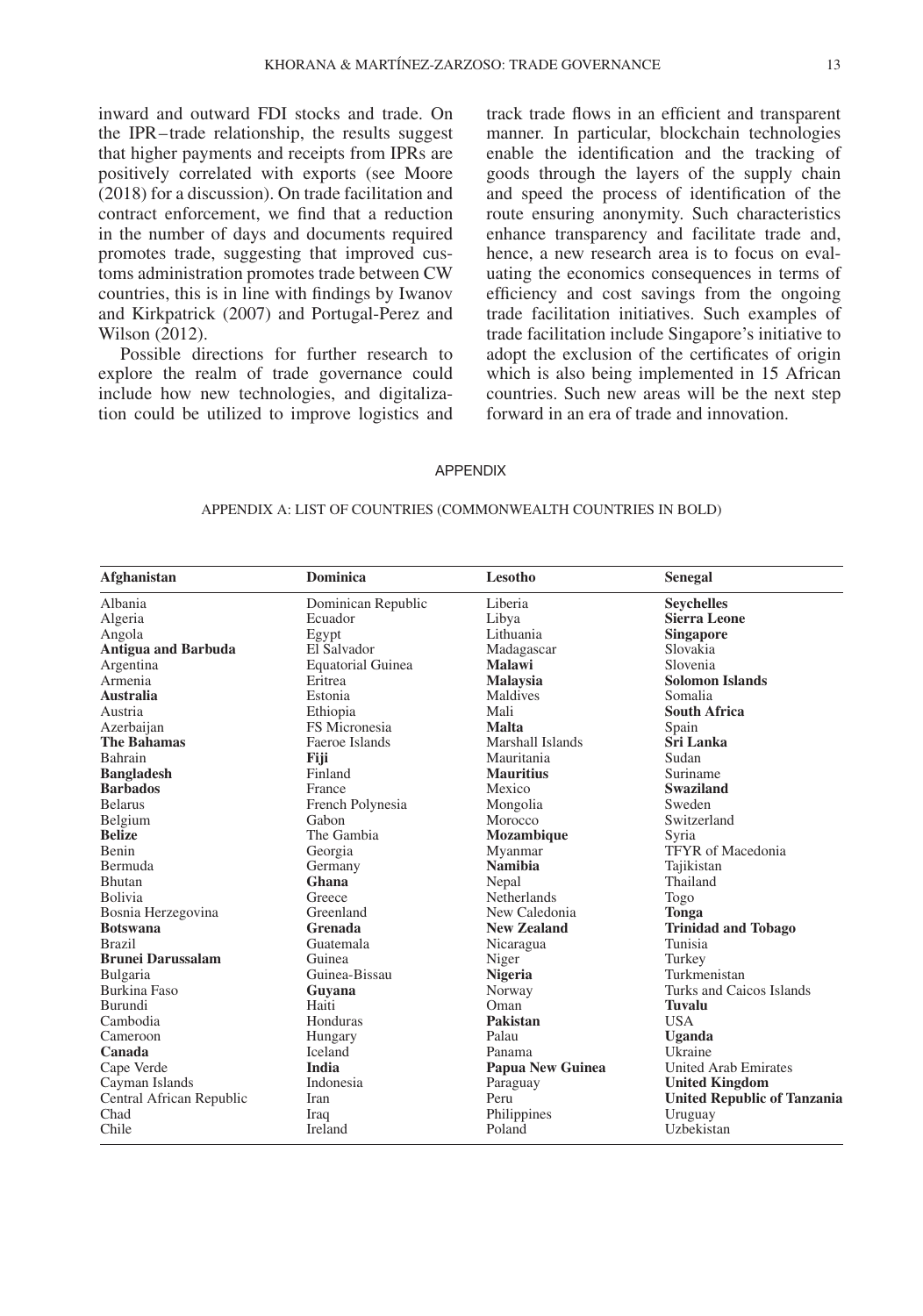| Afghanistan      | Dominica       | Lesotho                              | <b>Senegal</b> |
|------------------|----------------|--------------------------------------|----------------|
| China            | Israel         | Portugal                             | Vanuatu        |
| Colombia         | Italy          | Oatar                                | Venezuela      |
| Comoros          | <b>Jamaica</b> | Republic of Korea                    | Viet Nam       |
| Congo            | Japan          | Republic of Moldova                  | Yemen          |
| Costa Rica       | Jordan         | <b>Russian Federation</b>            | Zambia         |
| Croatia          | Kazakhstan     | Rwanda                               | Zimbabwe       |
| Cuba             | Kenya          | <b>St Kitts and Nevis</b>            |                |
| <b>Cyprus</b>    | Kiribati       | <b>Saint Lucia</b>                   |                |
| Czech Republic   | Kuwait         | <b>St Vincent and the Grenadines</b> |                |
| Côte d'Ivoire    | Kyrgyzstan     | Samoa                                |                |
| <b>DPR</b> Korea | Lao PDR        | San Marino                           |                |
| Denmark          | Latvia         | São Tomé and Príncipe                |                |
| Djibouti         | Lebanon        | Saudi Arabia                         |                |

# APPENDIX A: Continued

# APPENDIX B: VARIABLE DEFINITIONS

| <b>Variable Name</b>                  | <b>Description</b>                                                                            | <b>Source</b>    |
|---------------------------------------|-----------------------------------------------------------------------------------------------|------------------|
| Ln GDP_exp                            | Exporting country GDP at current prices                                                       | WDI              |
| Ln GDP_imp                            | Importing country GDP at current prices                                                       |                  |
| $Ln pop\_exp$                         | Population of exporting country in number of inhabitants                                      |                  |
| $Ln pop$ _imp                         | Population of importing country in number of inhabitants                                      |                  |
| Ln IPRp_exp (Ln IPRr_exp)             | IPR payments done by exporting country (receipts)                                             |                  |
| Ln IPRp_imp (Ln IPRr_imp)             | IPR payments done by importing country (receipts)                                             |                  |
| $Ln$ pat_exp $(imp)$                  | Number of patent applications in exporting (importing) country                                |                  |
| $Ln TM$ _exp (imp)                    | Number of trademark applications                                                              |                  |
| Ln DIST                               | Distance between capital cities                                                               | <b>CEPII</b>     |
| Ln area_imp                           | Area of importer                                                                              |                  |
| Ln area_exp                           | Area of exporter                                                                              |                  |
| landlocked imp                        | Dummy variable takes value of 1 if importing country is landlocked                            |                  |
| landlocked_exp                        | Dummy variable takes value of 1 if exporting country is landlocked                            |                  |
| <b>CONTIG</b>                         | Dummy variable takes value of 1 if partner countries share a border                           |                  |
| <b>COMLANG</b>                        | Dummy variable takes value of 1 if partner countries share a common language                  |                  |
| <b>COLONY</b>                         | Dummy variable takes value of 1 if partner countries have ever had a colonial<br>relationship |                  |
| WTO                                   | Takes the value of 1 if country i or country j is a WTO member and 2 if both are<br>members   | De Sousa (2012)  |
| <b>RTA</b>                            | Dummy variable takes value of 1 if partner countries have an RTA                              |                  |
| Ln LPI                                | LPI                                                                                           | World Bank       |
| Ln iFDI_exp (Ln iFDI_imp)             | Inward FDI stock in exporting (importing) country                                             | <b>UNCTAD</b>    |
| $Ln$ $oFDI$ $exp$ $(Ln$ $oFDI$ $imp)$ | Outward FDI stock in exporting (importing) country                                            |                  |
| Ln daysx_exp                          | Days for exports for exporting country                                                        | World Bank Doing |
| Ln daysm imp                          | Days for imports for importing country                                                        | <b>Business</b>  |
| Ln docx_exp                           | Number of documents for exports for exporting country                                         |                  |
| Ln docm imp                           | Number of documents for imports for importing country                                         |                  |
| Ln costxusd_exp                       | Costs to export (in U.S. dollars) for exporting country                                       |                  |
| Ln costmusd_imp                       | Costs to import (in U.S. dollars) for importing country                                       |                  |
| Ln enforc_imp                         | Number of days needed to enforce contract in importing country                                |                  |
| Ln enforc exp                         | Number of days needed to enforce contract in exporting country                                |                  |
| VAstd_exp                             | Exporting country's standardized value $(0-100)$ of VA                                        | World Bank WGI   |
| $PSstd\_exp$                          | Exporting country's standardized value $(0-100)$ of PS                                        |                  |
| GEstd_exp                             | Exporting country's standardized value $(0-100)$ of GE                                        |                  |
| ROstd_exp                             | Exporting country's standardized value $(0-100)$ of RQ                                        |                  |
| RLstd_exp                             | Exporting country's standardized value $(0-100)$ of RL                                        |                  |
| CCstd exp                             | Exporting country's standardized value $(0-100)$ of CC                                        |                  |
| VAstd imp                             | Importing country's standardized value $(0-100)$ of VA                                        |                  |
| PSstd_imp                             | Importing country's standardized value $(0-100)$ of PS                                        |                  |
| GEstd_imp                             | Importing country's standardized value $(0-100)$ of GE                                        |                  |
| RQstd_imp                             | Importing country's standardized value $(0-100)$ of RQ                                        |                  |
| RLstd imp                             | Importing country's standardized value $(0-100)$ of RL                                        |                  |
| $CCstd\_imp$                          | Importing country's standardized value $(0-100)$ of CC                                        |                  |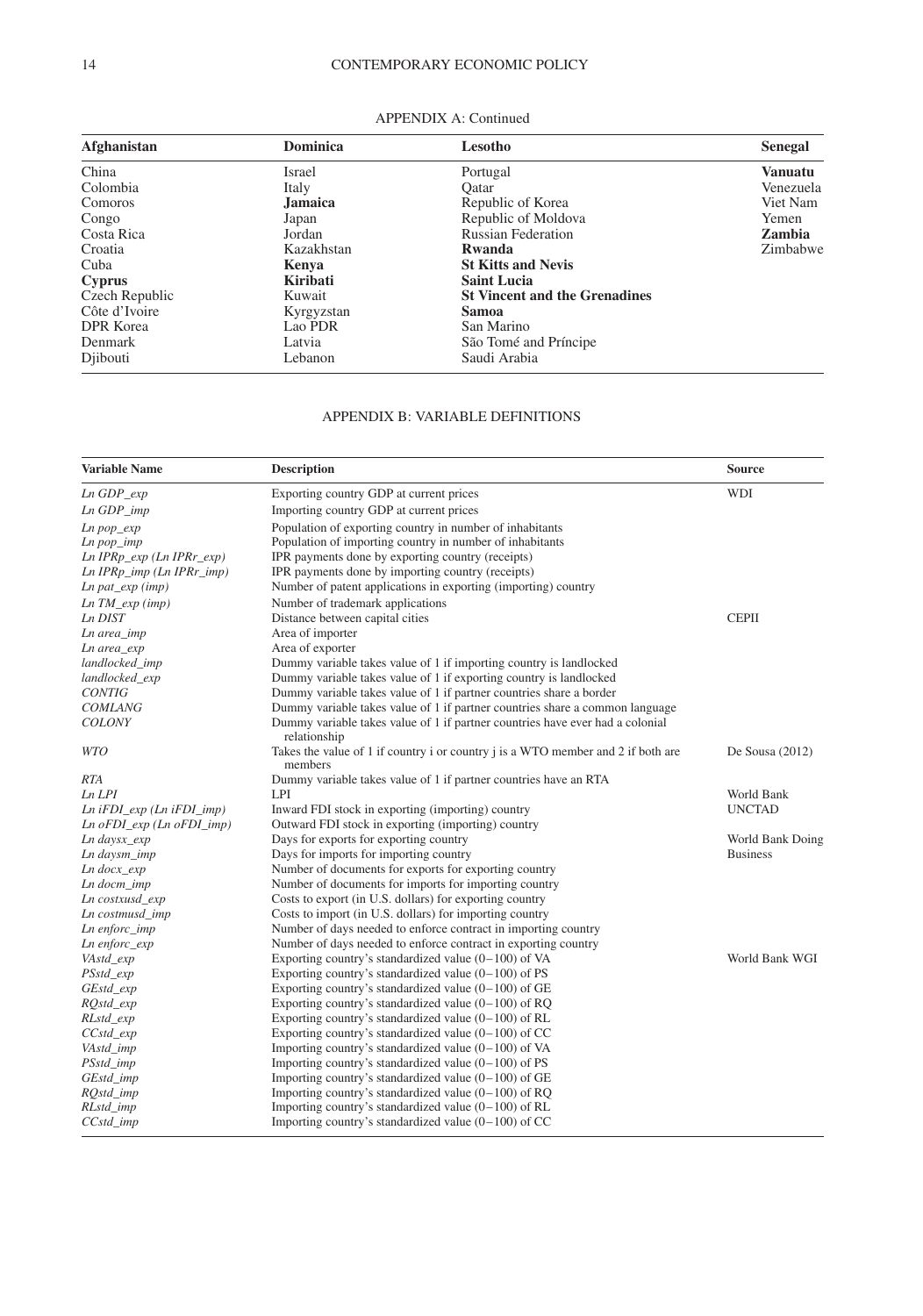| <b>Variable</b>           | Obs     | Mean     | Std. Dev. | Min              | <b>Max</b>   |
|---------------------------|---------|----------|-----------|------------------|--------------|
| lnX                       | 303,515 | 14.881   | 3.879     | $\theta$         | 26.634       |
| $lnGDP\_exp$              | 601,209 | 23.567   | 2.472     | 16.328           | 30.451       |
| $lnGDP\_imp$              | 597,080 | 23.523   | 2.484     | 16.328           | 30.451       |
| $lnPCGDP$ $exp$           | 601,209 | 8.081    | 1.605     | 4.284            | 11.541       |
| $lnPCGDP\_imp$            | 597,080 | 8.082    | 1.603     | 4.284            | 11.541       |
| larea_imp                 | 625,968 | 11.306   | 2.675     | 3.401            | 16.654       |
| larea_exp                 | 625,968 | 11.373   | 2.614     | 3.401            | 16.654       |
| landlocked_imp            | 625,968 | 0.185    | 0.388     | $\mathbf{0}$     | 1            |
| landlocked exp            | 625,968 | 0.185    | 0.388     | $\theta$         | $\mathbf{1}$ |
| $lnDIST\_ij$              | 625,968 | 8.757    | 0.827     | 0.651            | 9.899        |
| CONTIG_ij                 | 625,968 | 0.015    | 0.123     | $\theta$         | 1            |
| COMLANG_ij                | 625,968 | 0.158    | 0.364     | $\theta$         | 1            |
| COLONY_ij                 | 625,968 | 0.117    | 0.322     | $\theta$         | $\mathbf{1}$ |
| <b>RTA</b>                | 625,968 | 0.089    | 0.285     | $\boldsymbol{0}$ | $\mathbf{1}$ |
| <b>WTO</b>                | 653,484 | 0.536    | 0.499     | $\boldsymbol{0}$ | $\mathbf{1}$ |
| VAstd_exp                 | 527,929 | 55.344   | 25.543    | $\boldsymbol{0}$ | 100          |
| $PSstd\_exp$              | 488,785 | 61.909   | 22.263    | $\overline{0}$   | 100          |
| GEstd exp                 | 524,119 | 49.592   | 22.020    | $\theta$         | 100          |
| ROstd exp                 | 524,313 | 55.067   | 21.875    | $\boldsymbol{0}$ | 100          |
| RLstd_exp                 | 527,929 | 53.261   | 23.121    | $\boldsymbol{0}$ | 100          |
| $CCstd\_exp$              | 524,119 | 41.388   | 23.695    | $\Omega$         | 100          |
| $lnifdist\_exp$           | 579,852 | 8.391    | 2.623     | $-1.347$         | 15.415       |
| $lnifdist\_imp$           | 589,982 | 8.385    | 2.605     | $-1.347$         | 15.415       |
| $lnofdist\_exp$           | 459,837 | 6.854    | 3.628     | $-4.605$         | 15.649       |
| lnofdist imp              | 466,125 | 6.807    | 3.647     | $-4.605$         | 15.649       |
| $lnIPRp\_exp$             | 404,407 | 17.307   | 3.328     | $-0.991$         | 24.561       |
| $lnIPRp\_imp$             | 413,778 | 17.312   | 3.328     | $-0.991$         | 24.561       |
| $lnIPRr\_exp$             | 308,557 | 16.340   | 3.786     | 4.804            | 25.576       |
| $lnIPRr\_imp$             | 315,899 | 16.344   | 3.786     | 4.804            | 25.576       |
| $lnpat\_exp$              | 307,704 | 7.064    | 2.273     | 1.099            | 13.623       |
| $lnpat\_imp$              | 311,585 | 7.059    | 2.282     | 1.099            | 13.623       |
| $lnTM\_exp$               | 420,149 | 8.677    | 1.781     | $\boldsymbol{0}$ | 14.430       |
| $lnTM\_imp$               | 420,658 | 8.703    | 1.787     | $\Omega$         | 14.430       |
| llpi                      | 157,620 | $-1.566$ | 0.459     | $-5.389$         | $-0.131$     |
| $ln daysx\_exp$           | 138,276 | 2.849    | 0.493     | 1.792            | 4.625        |
| $lncostx$ <sub>_exp</sub> | 138,276 | 6.890    | 0.395     | 5.966            | 8.269        |
| $lnndoc\_exp$             | 186,830 | 1.707    | 0.333     | 0.693            | 2.639        |
| $lnenforc\_exp$           | 200,018 | 6.386    | 0.425     | 4.787            | 7.487        |

#### APPENDIX C: SUMMARY STATISTICS

*Note*: The definition of variables is provided in Appendix B. For the governance indicators and the trade facilitation variables, only the summary statistics for the exporting countries are provided. Those coincide with the corresponding values for the importing countries, since there are no missing data for these indicators.

#### **REFERENCES**

- Acemoglu, D., S. Johnson, and J. Robinson. "Reversal of Fortune: Geography and Institutions in the Making of the Modern World Income Distribution." *Quarterly Journal of Economics*, 117, 2002, 1231–94.
- Acemoglu, D., S. Johnson, and J. A. Robinson. "Institutions as a Fundamental Cause of Long-Run Growth," in *Handbook of Economic Growth*, edited by P. Aghion and S. N. Durlauf. Amsterdam: North Holland, 2005, 385–472.
- Anderson, J. E., and D. S. Marcouiller. "Insecurity and the Pattern of Trade: An Empirical Investigation." *Review of Economics and Statistics*, 84, 2002, 342–52.
- Anderson, J. E., and Y. V. Yotov. "The Changing Incidence of Geography". *American Economic Review*, 2010, **100**(5), 2157-86.
- Al-Marubhi, F. "The Determinants of Governance: A Cross-Country Analysis". *Contemporary Economic Policy*, 2004, **22**(3), 394-406.
- Aron, J. "Growth and Institutions: A Review of the Evidence." *World Bank Research Observer*, 15(1), 2000, 99–135.
- Arvis, J. F, Y. Duval, B. Shepherd, and C. Utoktham. "Trade Costs in the Developing World: 1995–2010." Policy Research Paper 6309, Washington, DC: World Bank, 2013.
- Bagwell, K., and R. Staiger. "An Economic Theory of GATT." *American Economic Review*, 89(1), 1999, 215–48.
- . *The Economics of the World Trading System*. Cambridge, MA: MIT Press, 2002.
- Behar, A. "Do Managers and Experts Agree? A Comparison of Alternative Sources of Trade Facilitation Data." Economics Series Working Paper 503, Oxford: University of Oxford, 2010.
- Benáček, V., H. Lenihan, B. Andreosso-O'Callaghan, E. Michalíková, and D. Kan. "Political Risk, Institutions and Foreign Direct Investment: How Do they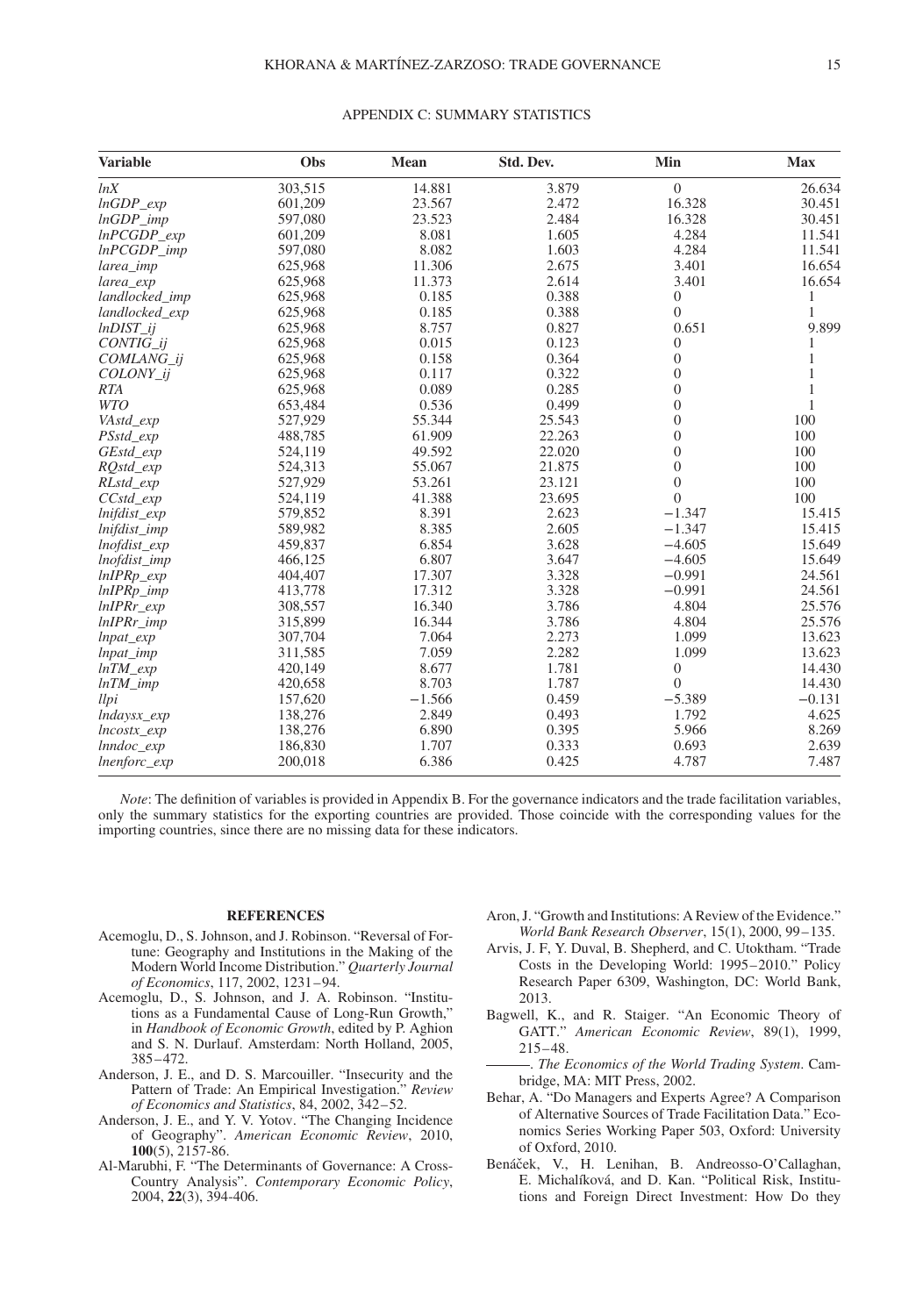Relate in Various European Countries?" *The World Economy*, 37, 2014, 625–53.

- Bensassi, S., L. Marquez-Ramos, I. Martínez-Zarzoso, and C. Suarez-Burguet. "Relationship between Logistics Infrastructure and Trade: Evidence from Spanish Regional Exports." *Transportation Research Part A: Policy and Practice*, 72(C), 2015, 47–61.
- Berden, K., J. H. Bergstrand, and E. Etten. "Governance and Globalisation." *The World Economy*, 37(3), 2014, 353–86.
- Bilgin, M. H., G. Giray, and M. L. Chi Keung. "Institutions and Gravity Model: The Role of Political Economy and Corporate Governance." *Eurasian Business Review*, 7, 2017, 421–36.
- Brewer, G. A., Y. Choi, and R. M. Walker. "Accountability, Corruption, and Government Effectiveness in Asia: An Exploration of World Bank Governance Indicators." *International Public Management Review*, 8(2), 2007, 200–17.
- Brouwer, J., R. Paap, and J. Viaene. "The Trade and FDI Effects of EMU Enlargement." *Journal of International Money and Finance*, 27, 2008, 188–208.
- Busse, M., and C. Hefeker. "Political Risk, Institutions and Foreign Direct Investment." *European Journal of Political Economy*, 23(2), 2007, 397–415.
- Busse, M., A. Borrmann, S. Fischer, and S. Gröning. "Institutions, Governance and Trade: An Empirical Investigation of the Linkages in View of the Proposed ACP/EU Economic Partnership Agreements." Final Report Prepared for Friedrich-Ebert-Stiftung, 2007.
- Chen, Y., W. Hsu, and C. Wang. "Effects of Outward FDI on Home-Country Export Competitiveness. The Role of Location and Industry Heterogeneity." *Journal of Chinese Economic and Foreign Trade Studies*, 6(1), 2012, 56–73.
- Cheung, Y., and X. Qian. "Empirics of China's Outward Direct Investment." *Pacific Economic Review*, 14(3), 2009, 312–41.
- Commonwealth Secretariat. *Strengthening the Commonwealth Advantage: Trade*. London: Technology and Governance, Commonwealth Secretariat, 2018.
- Commonwealth Trade Review. Strengthening the Commonwealth Advantage: Trade, *Technology*, Governance, London: Commonwealth Secretariat, 2018, 1–84. Accessed October 09, 2019. https://thecommonwealth. org/sites/default/files/inline/Strengthening\_the\_Comm onwealth\_9781849291798\_UPDF.pdf.
- Cooley, A., and H. Spruyt. *Contracting States: Sovereign Transfers in International Relations*. Princeton, NJ: Princeton University Press, 2009.
- Cuyvers, L., R. Soeng, J. Plasmans, and D. van den Bulcke. "Determinants of FDI Flows into Cambodia." Discussion Paper. Antwerp: Centre for ASEAN Studies, University of Antwerp, 2008.
- De Sousa, J. "The Currency Union Effect on Trade Is Decreasing over Time." *Economic Letters*, 117(3), 2012, 917–20.
- Deardorff, A. V. "Directions of Lumpy Country Trade." Working Papers 274, Ann Arbor, MI: Research Seminar in International Economics, University of Michigan, 1991.
- Diwan, I., and D. Rodrik. "Patents, Appropriate Technology, and North-South Trade." *Journal of International Economics*, 30(1–2), 1991, 27–47.
- Djankov, S., C. Fruend, and C. S. Pham. "Trading on Time." *The Review of Economics and Statistics*, 92(1), 2010, 166–73.
- Egger, P. "European Exports and Outward Direct Investment: A Dynamic Panel Data Approach." *Weltwirtschaftliches Archive*, 137(3), 2001, 427–49.
- Engman, M. "The Economic Impact of Trade Facilitation." Trade Policy Working Paper 21, Paris: OECD Trade Directorate, 2005.
- Francois, J., and M. Manchin. "Institutions, Infrastructure, and Trade." *World Development*, 46, 2013, 165–75.
- Gerring, J., P. Bond, W. Barndt, and C. Moreno. "Democracy and Growth: A Historical Perspective." *World Politics*, 57(3), 2005, 323–64.
- Hamanaka, S., A. Tafgar, and R. Ico. *Constructing a Bias-Free Trade Governance Indicator: Revealing the Biases of Existing Survey Indicators*. Manila: ADB, 2015.
- Han, X., H. Khan, and J. Zhuang. "Do Governance Indicators Explain Development Performance? A Cross-Country Analysis." Working Paper 417, Washington, DC: ADB, 2014.
- Head, K., and T. Mayer. "Gravity Equations: Workhorse, Toolkit, Cookbook," in *Handbook of International Economics*, Vol. 4, edited by G. Gopinath, E. Helpman and K. Rogoff. Amsterdam: Springer, 2014, 131–196.
- Helpman, E. "Innovation, Imitation and Intellectual Property Rights." *Econometrica*, 61(6), 1993, 1247–0.
- Iwanov, T., and C. Kirkpatrick. "Trade Facilitation and Exports: Is Africa Different." *World Development*, 37(6), 2007, 1039–50.
- Jackson, J. H. *The World Trading System: Law and Policy of International Economic Relations*. Cambridge, MA: MIT Press, 1989.
- Kaufmann, D., and A. Kraay. "Governance Indicators: Where Are we, where Should we be Going?" *World Bank Research Observer*, 23(1), 2008, 31–6.
- Kaufmann, D., A. Kraay, and M. Mastruzzi. "Governance Matters IV: Governance Indicators for 1996." Policy Research Working Paper 3630, Washington, DC: World Bank, 2005.
- Kaufmann, D., A. Kraay, and M. Mastruzzi. "*The Worldwide Governance Indicators: Methodology and Analytical Issues*". Policy Research working paper no. WPS5430. World Bank, 2010.
- Keohane, R. *After Hegemony*. Princeton, NJ: Princeton University Press, 1984.
- Khorana, S., S. McGuire, and N. Perdikis. "Multilateral Agreements and Global Governance of International Trade Regimes." Scientific Paper FP-7. ATLANTIC FUTURE Project, 2014.
- Kurtz, M., and A. Schrank. "Growth and Governance: Models, Measures, and Mechanisms." *The Journal of Politics*, 69(2), 2007, 538–55.
- Langbein, L., and S. Knack. "The Worldwide Governance Indicators: Six, One, or None?" *The Journal of Development Studies*, 46(2), 2010, 350–70.
- Li, J. S. "Relation-Based Versus Rule-Based Governance: An Explanation of the East Asian Miracle and Asian Crisis." *Review of International Economics*, 11(4), 2003, 651–73.
- Linders, G. M., A. Slangen, H. L. F. De Groot, and S. Beugelsdijk. "Cultural and Institutional Determinants of Bilateral Trade." Tinbergen Institute Discussion Paper TI 2005–07413, Tinbergen Institute, Holland, 2005.
- Lipsey, R. E., and M. Y. Weiss. "Foreign Production and Exports in Manufacturing Industries." *Review of Economics and Statistics*, 63, 1981, 488–94.
- Liu, X., C. Wang, and Y. Wei. "Causal Links between Foreign Direct Investment and Trade in China." *China Economic Review*, 12(2), 2001, 190–202.
- Logistics Performance Index. World Bank, 2014. https://lpi.worldbank.org/international/global/2014.
- Martí, L., and R. Puertas. "The Importance of Export Logistics and Trade Costs in Emerging Economies." *Maritime Economics & Logistics*, 19(2), 2017, 315–33.
- Martínez-Zarzoso, I., and L. Márquez-Ramos. "The Effect of Trade Facilitation on Sectoral Trade." *The B.E. Journal*